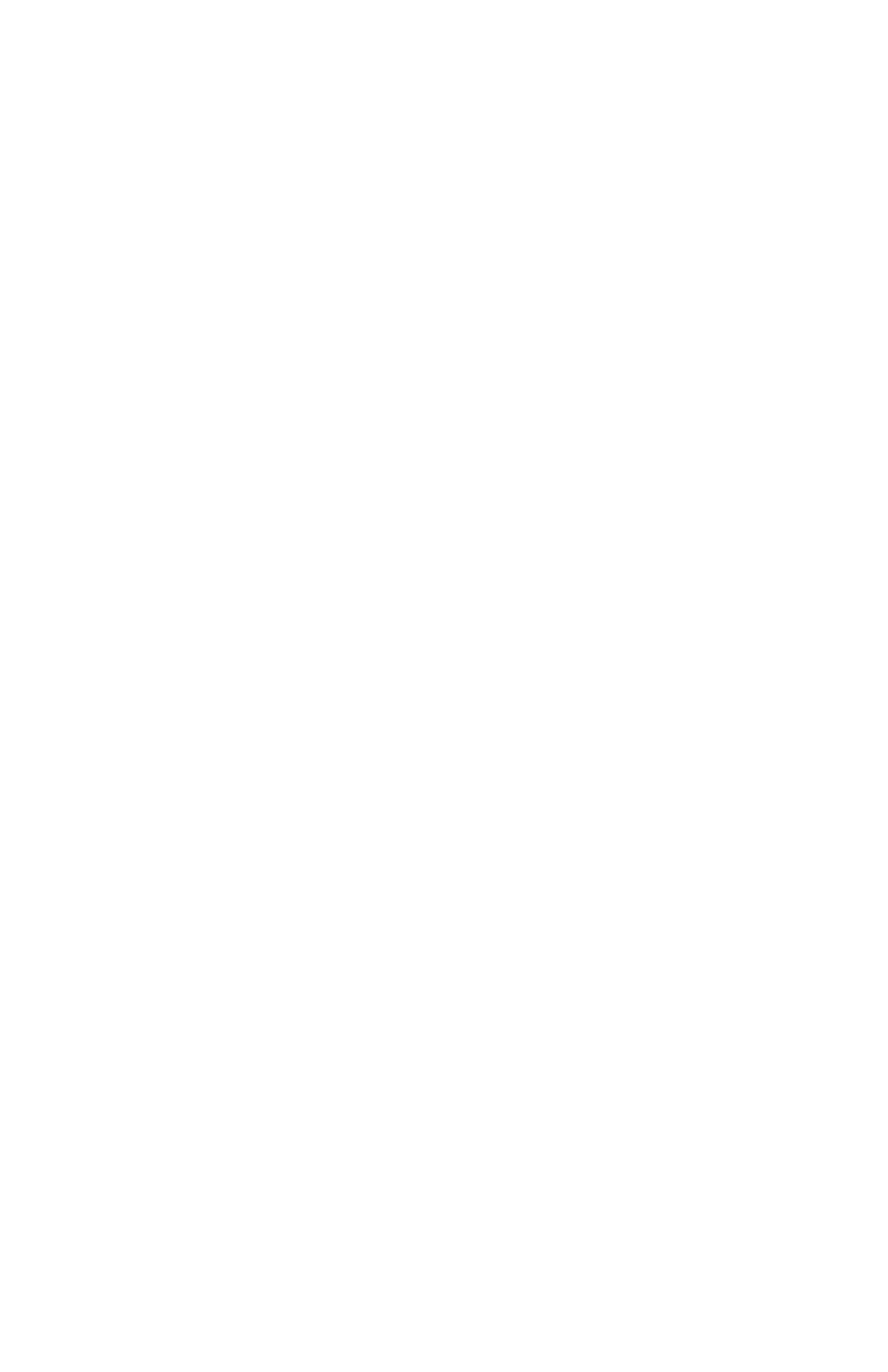# The 2River View

21.2 (Winter 2017)

ISSN 1536-2086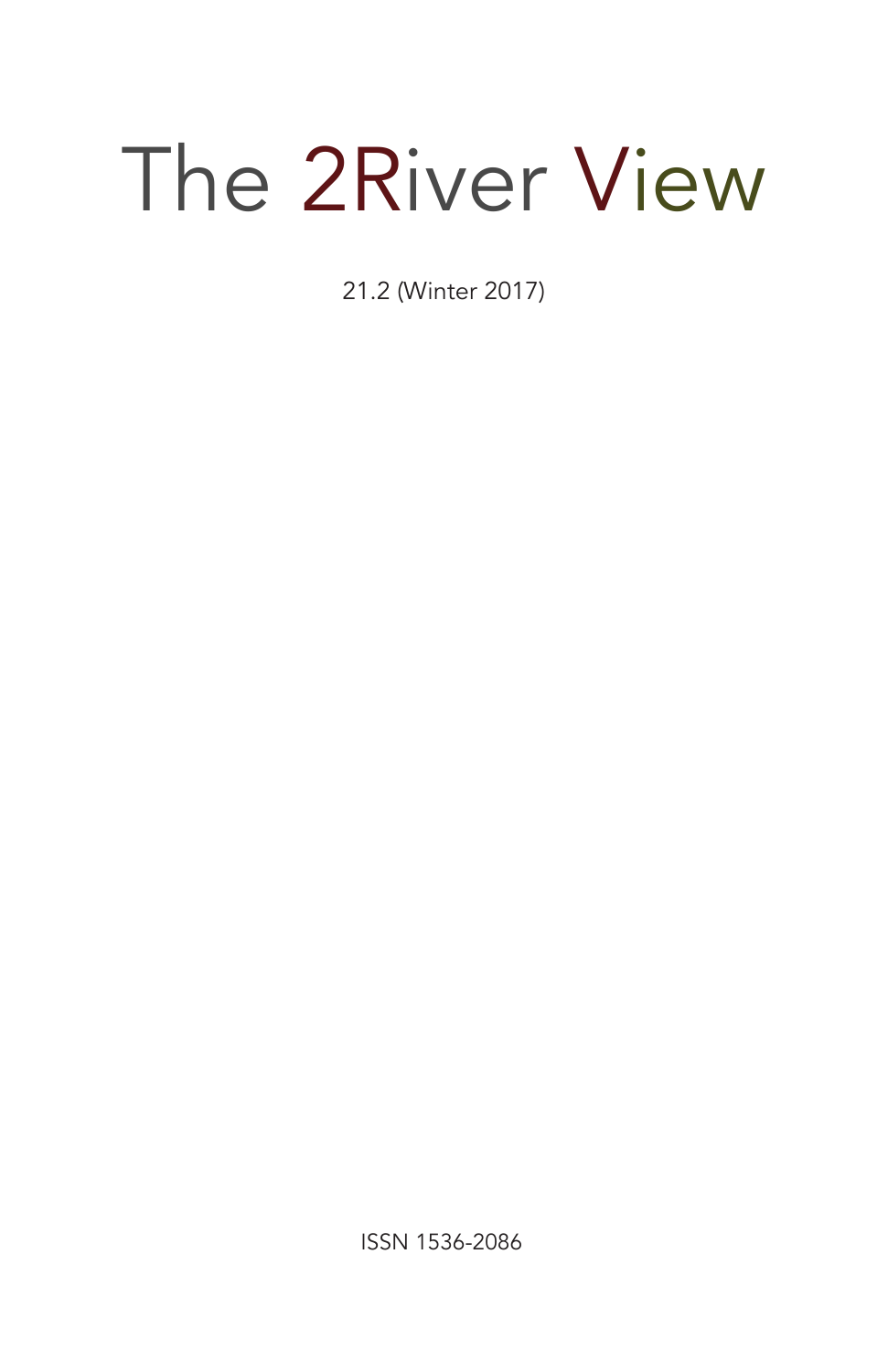*The 2River View,* 21.2 (Winter 2017)

## **Contents**

*Lee Robison* Rue Day

*Ayla Fudala* Invocation The Stranger

*Paulette Guerin* Bathsheba 3:22 a.m.

*Kathryn Jacobs* The Badlands Knock Knock

*Babo Kamel* Not Knowing He's Dead What Began with Chagal

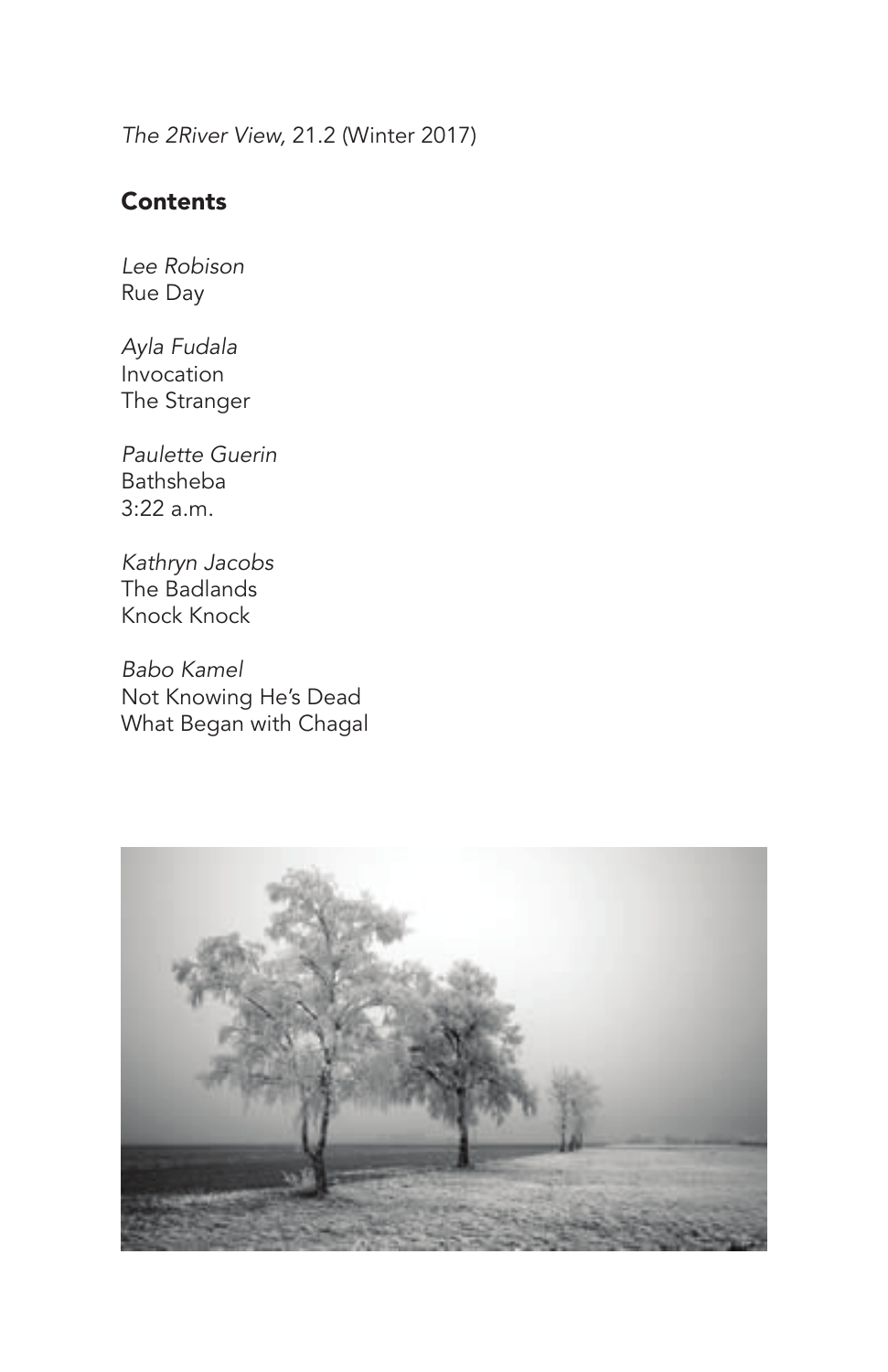*Mary Kasimor* ix xiii

*Mercedes Lawry* Low Maintenance Muscle Memory

*David Murchison Mama Is Coming Home* What He Doesn't Know

*Mae Remme* The Brighter the Light, the Darker I Avoid the Homeless

*Jeanne Wagner* Ella Fitzgerald Sings the Cole Porter Songbook Unreal City

*William Walsh* Good Vibrations, Villa Park, 1975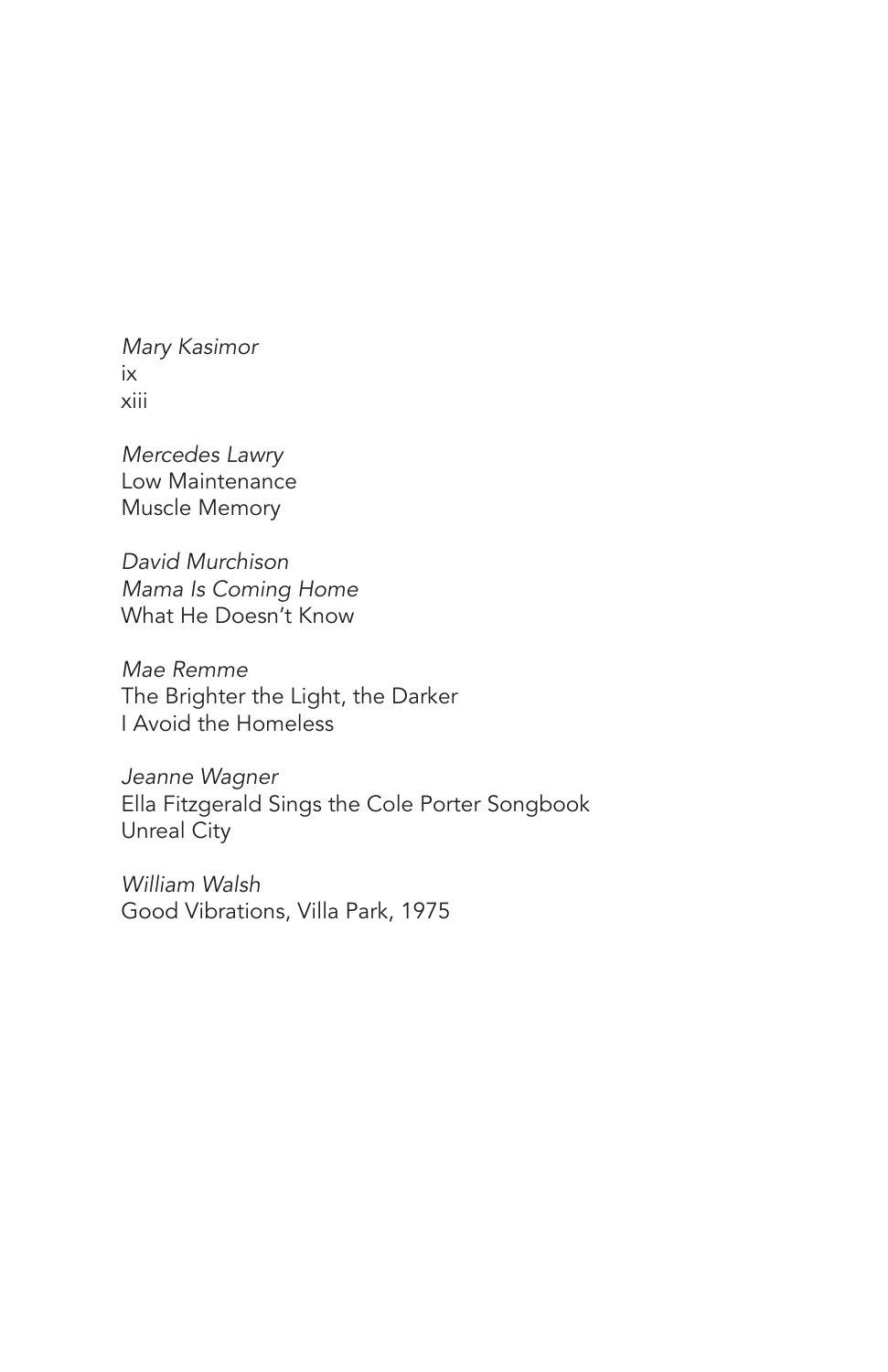*The 2River View,* 21.2 (Winter 2017)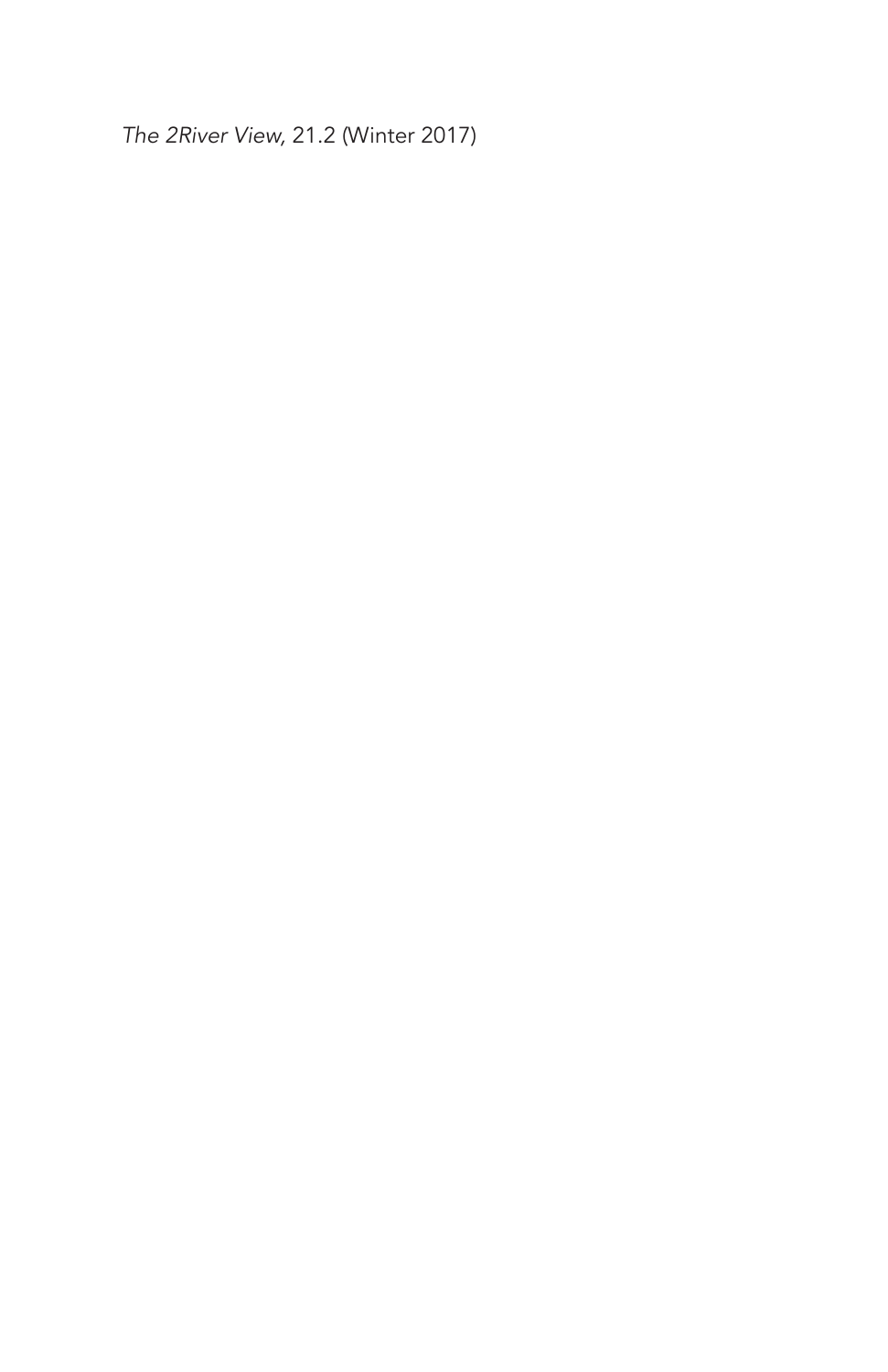*Lee Robison*

## Rue Day

Because I have nothing better to do this winter afternoon and the gray is more than empty trees and sunlessness, and because the blood bright stab of the woodpecker's crown is so quick and sure in my crag-limbed crab apple tree which I have not axed as useless because for two weeks in May this tangle pulses with yellow scent and bees' buzz—

because I watch her jab the soft fruit I've left not for her or any other thing but only because crab apples are sour, small, and tedious,

but in the highest emptiness, grim poverty of my winter branches, a bird has found reason to thrust the bright red revel of her head.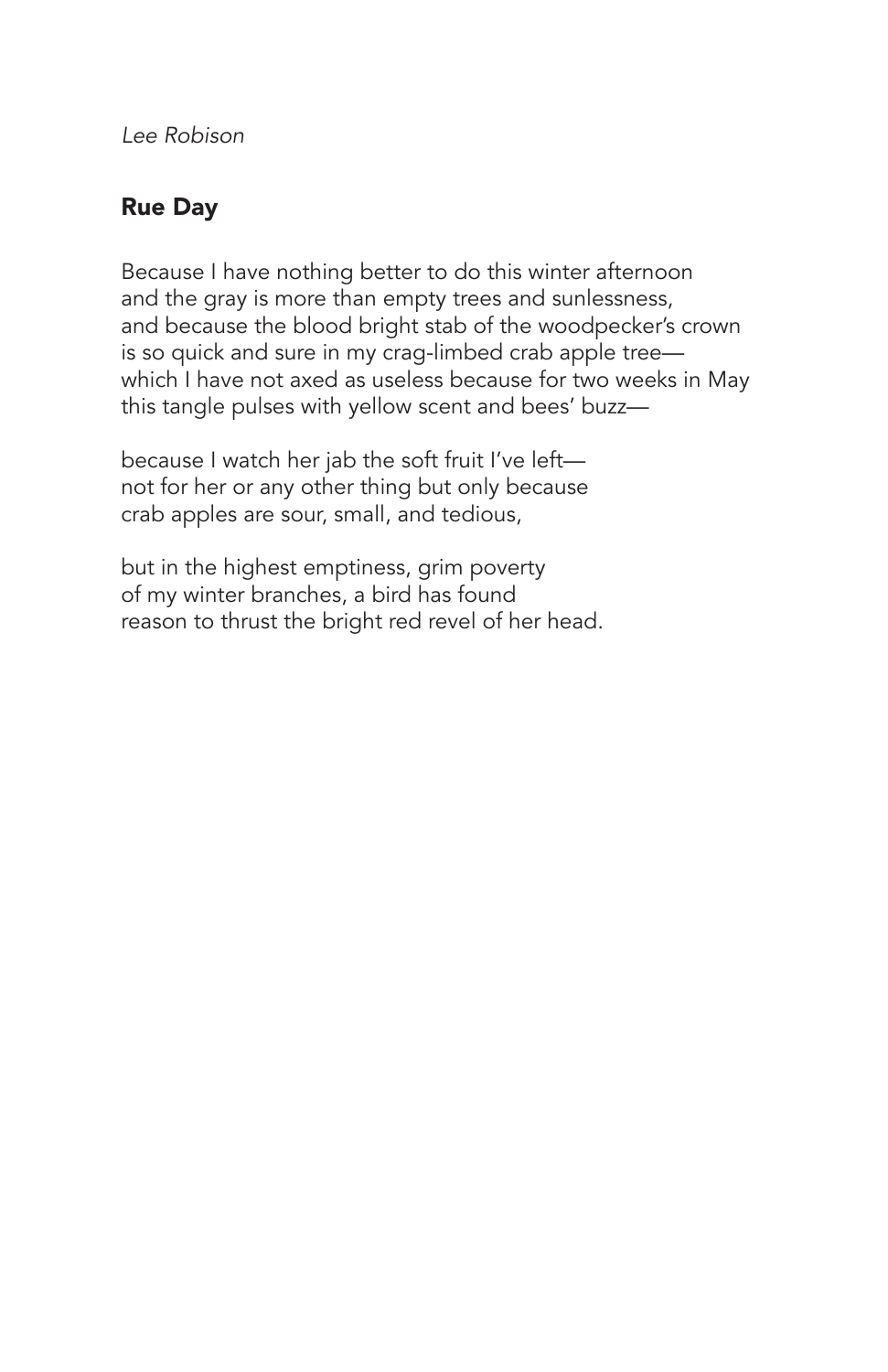*Ayla Fudala*

## Invocation

I make up songs for my bones They sound like sleigh bells

I call my tongue a pistol And blow back my head

My lips shred Into petals. I drink A whole gallon of gasoline

You taste like pitch pine And grit between my teeth like sand.

I tear at your name, but it won't budge.

I bless myself up, down, below.

The line of crows keeps shouting. My cheeks are filled with your teeth.

I carve you out of stone And close your eyes with sea shells.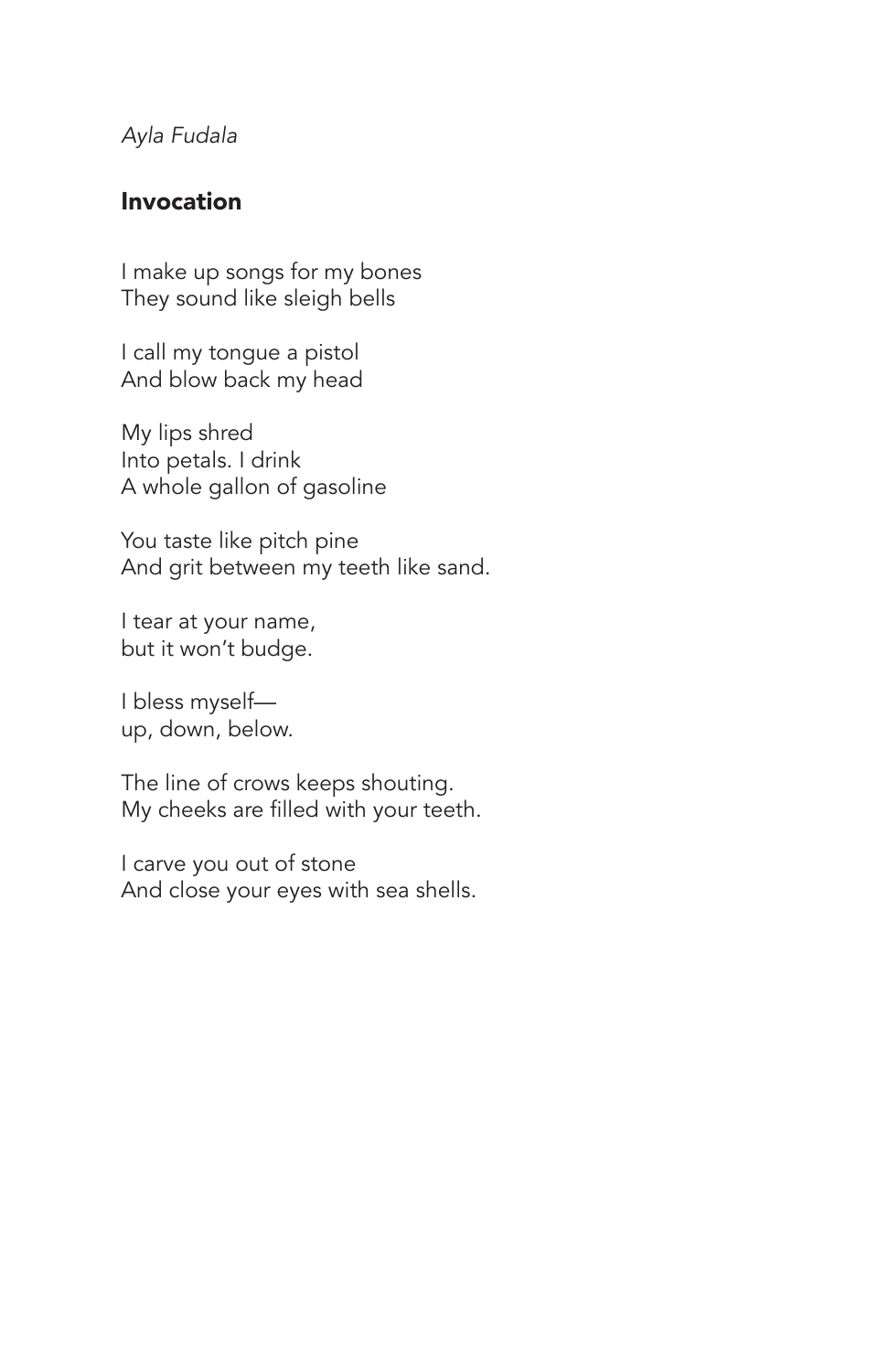*Ayla Fudala*

## The Stranger

My mother died today Or yesterday, I can't remember A milkweed husk, floating And now her house is filled with mice Furring her piano keys like soft mold Lining the breezeway with gray Like a gently breathing carpet Crushed beneath my naked feet And all the ticking clocks Have become owls, which swivel their heads To tell you the hour And hoot twelve times at midnight.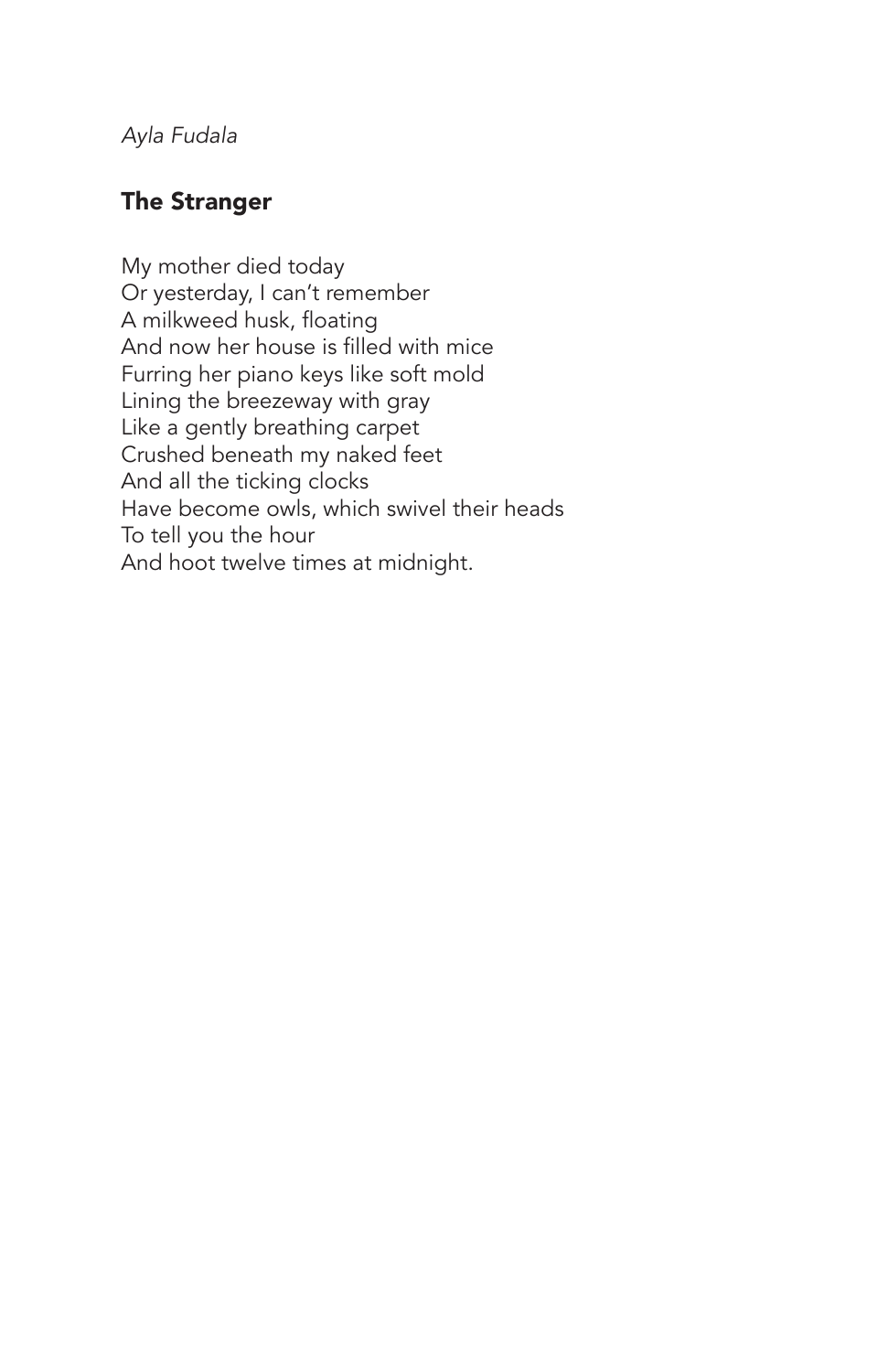*Paulette Guerin*

## Bathsheba

Above the kitchen smells and soiled clothes, she climbed toward the patch of blue, the rungs fitting neatly

into the arch of each foot. This was one ritual for which she needed no prayer, lowering herself into reflected sky.

The wind caught the curtain circling the tub. She looked toward the cedars darkening the hillside, their shadows lengthening like spilled wine.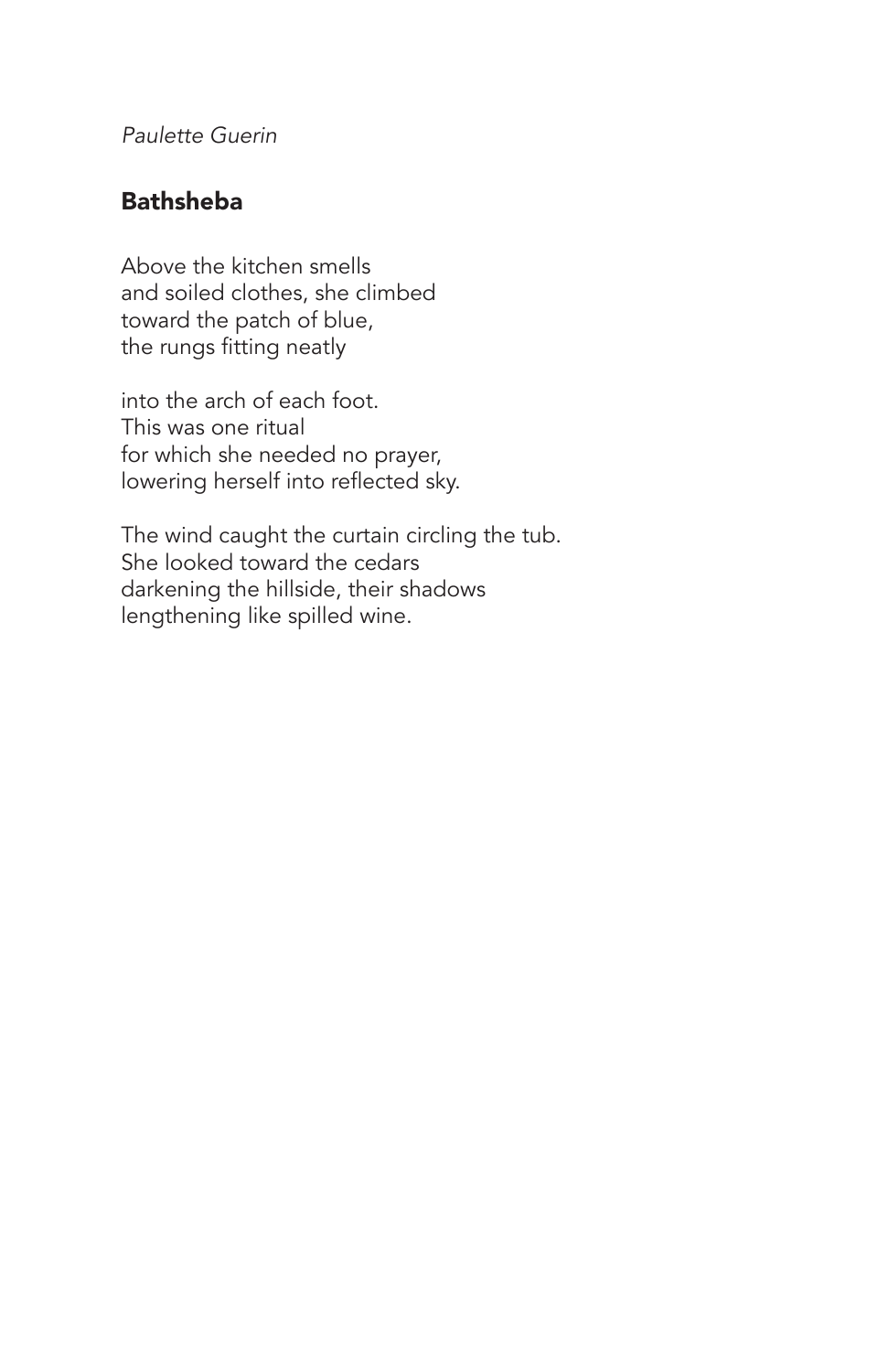*Paulette Guerin*

## 3:22 a.m.

A man yells he's Christ risen from the dead. He's pacing the block for an angel who's late.

"Easter's not for another week," my husband says, as if the man were a confused actor in a passion play. When I wake again,

the air is clear of saviors, the pre-dawn dark content to let the blind lead the blind.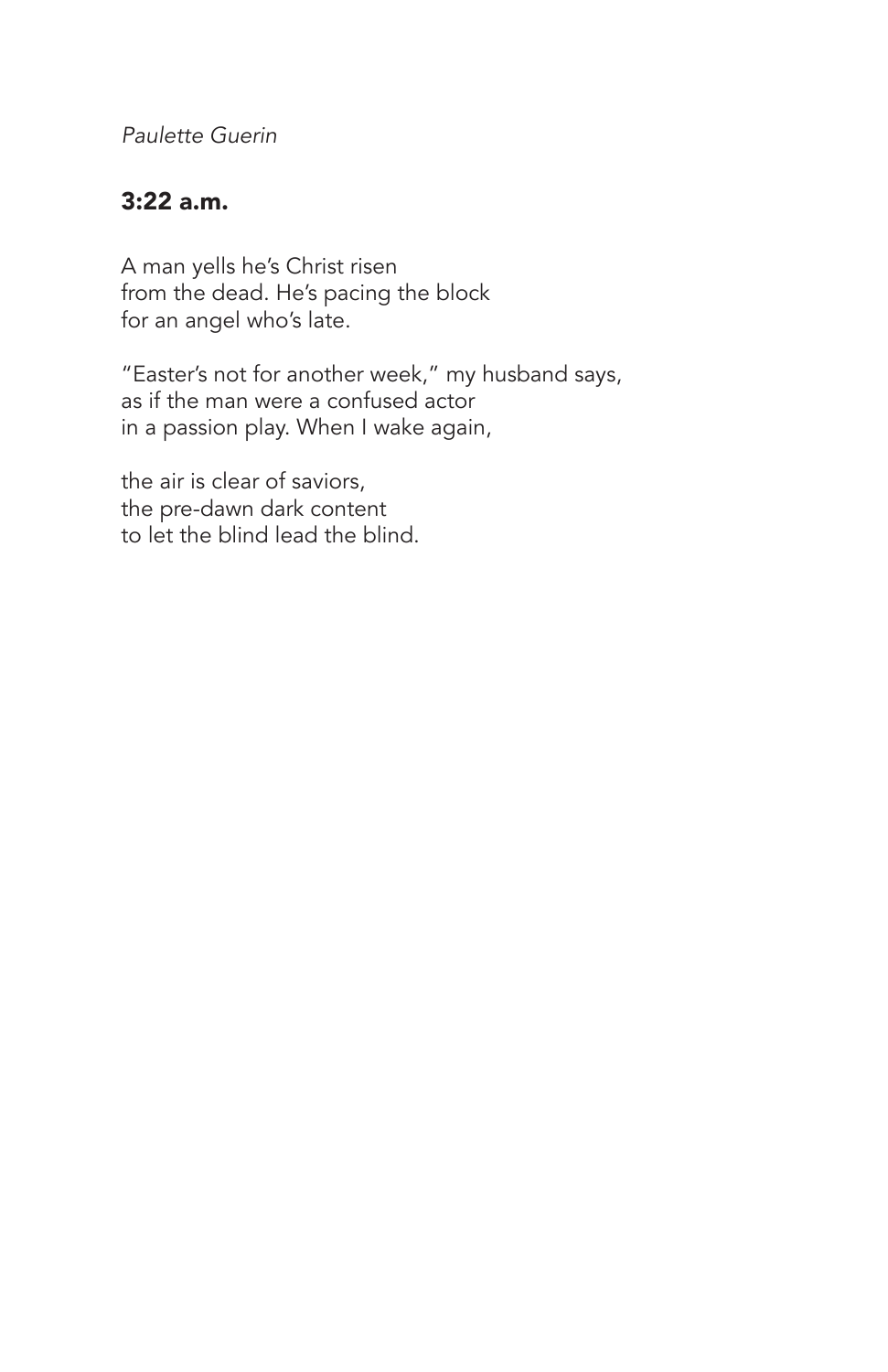*Kathryn Jacobs*

## The Badlands

A sandy, perforated, bowl-shaped land ringed round with drop-cake mountains. Oh, and grass in isolated short-cropped nubbly stands mowed by enthusiastic prairie dogs who pop out of the punctures, eying us.

Perched upright with tyrannosaurus hands, the only edible that isn't grass eyes all potential predators, and flags us (Polyphemus-eyed) when we come near. We never even see them disappear; the prairie just erases them: here, gone—

And we're gone too, as quickly as our cars can leave behind the pale-pink mountains where the shimmer-light can blind you. Its like Mars, a place to stop and gawk at, full of pits that whisper "this is life" until you're scared they might be right, and we're the counterfeits—

and we deny that, loudly: drive along the scenic overlooks, then flee. Meanwhile the well-adjusted natives nibble their discouraged-looking strands and watch us, miles of shiny tourists getting out of there,

afraid we'll start dissolving—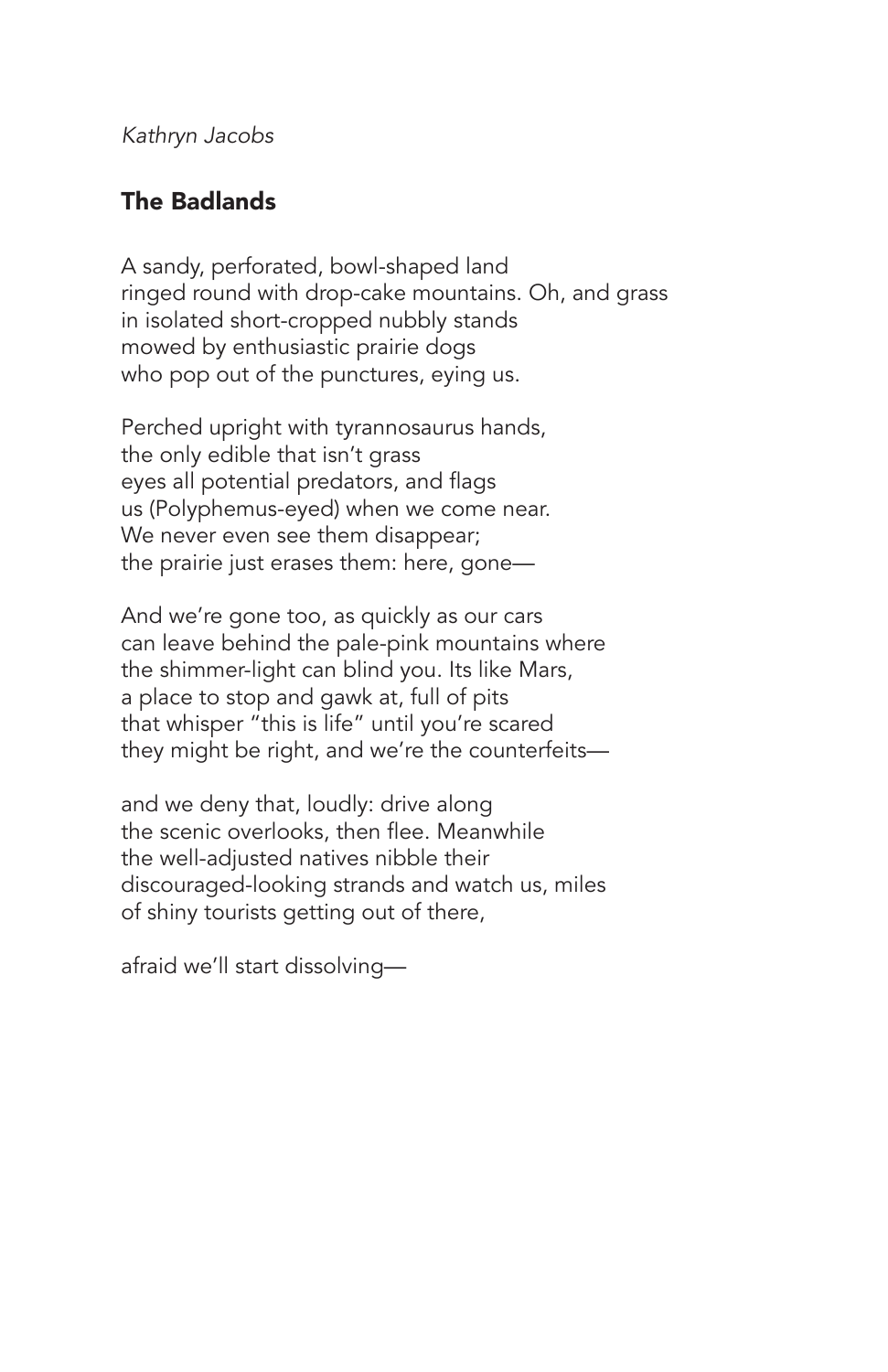*Kathryn Jacobs*

## Knock Knock

There is no Dan here; just a puppy dog who says he's hungry (poor sad puppy). If it makes her happy she can call him Dan. But all of us—whoever she calls Dan we call our mother "Thomas."

 Yes, we know she doesn't like it. But she calls us "Dan;" which one's supposed to answer? There are times that paralyzes us—

so there's no Dan.

But yesterday there was a lego-snake who zig-zagged back and forth that felt like Dan, and sometimes when he's feeling extra big he says he's "Kathryn," which is fun because of course his sister hates that.

 Mostly though Dan is a word that other people use when they want answers, and there is no Dan, so no one has to answer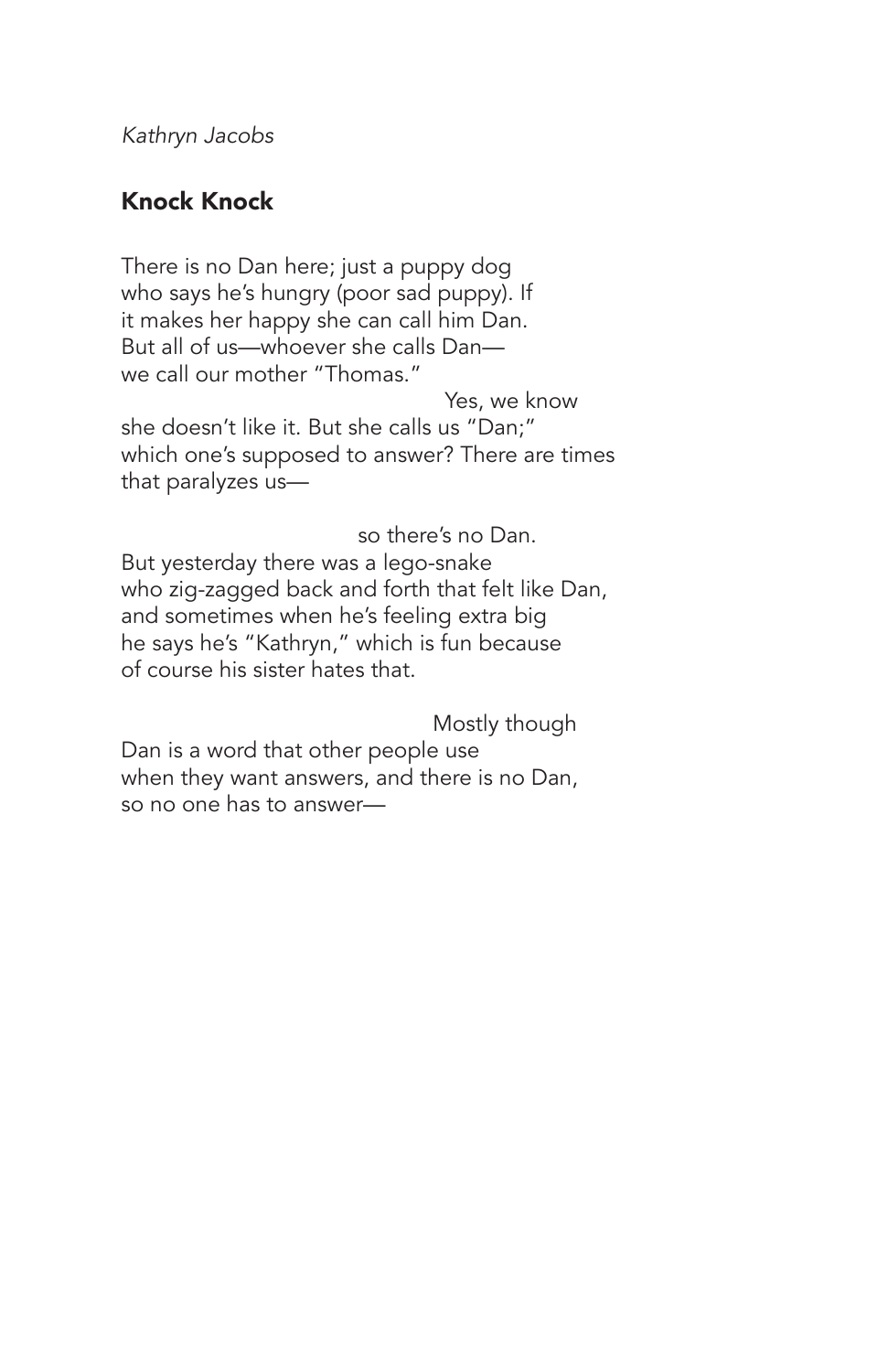*Babo Kamel*

#### Not knowing he's dead

he keeps dreaming life around him. The lovers next door still sigh through tangles of stars and the stun of dawn.

The milkman awakens from his past delivers milk like morning news in bottles cream rising to the top reminds him of headlines of one war ending and another about to begin.

In the schoolyard, down the street, children chase each other into their futures shriek stories that escape meaning and break against the sky.

After last night's rain, autumn leaves fall into red and yellow abandonments collaging on the ground, those random footprints leading there, and there and there.

Evening and the dream tires of itself rolls over, decides what color to follow. The man calls to the dream as if it were a lost dog leans against grief's shoulder with an empty red leash.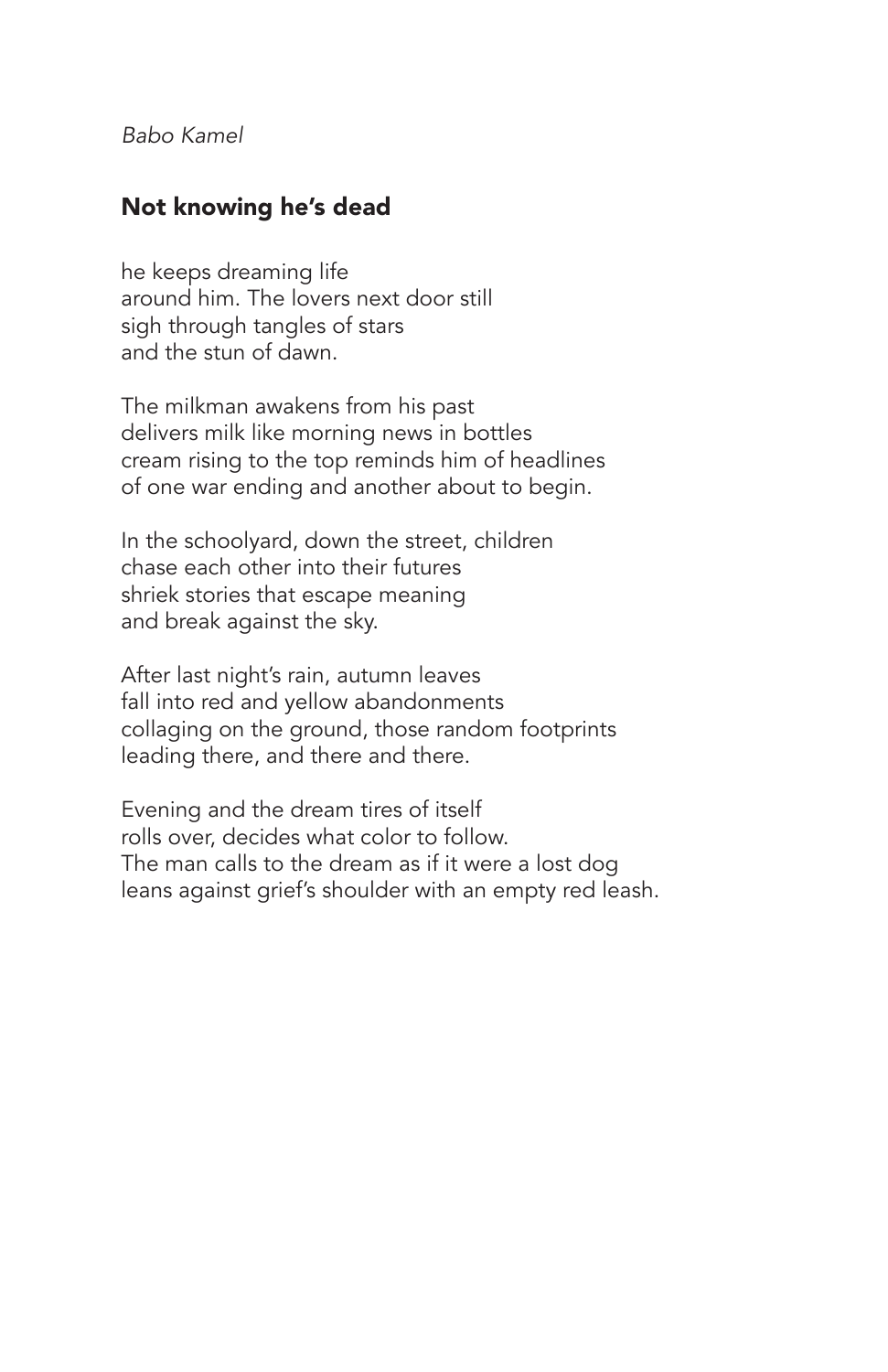*Babo Kamel*

## What began with Chagall

They were out of place, this explosion of roses in the swirl of blue town The neighbors awoke not to the gentle sun but to the grin of crimson.

The roses were all wrong, blooms as huge as impossible promises but they were loud and brash and totally in love with themselves.

Folks on one side of the street kept their distance gathered blue paint in the fields. Those on the other side knelt before the roses, learning the language.

On Tuesday, the roses blast open a shrapnel of petals landed on roofs and roads. Landed on the faces of the town folks.

At first the children ran around trying to catch the petals on their tongues Church bells were silenced, suffocating in petals.

By Wednesday, some neighbors were begging for blue to pull out the red thorns from their skin.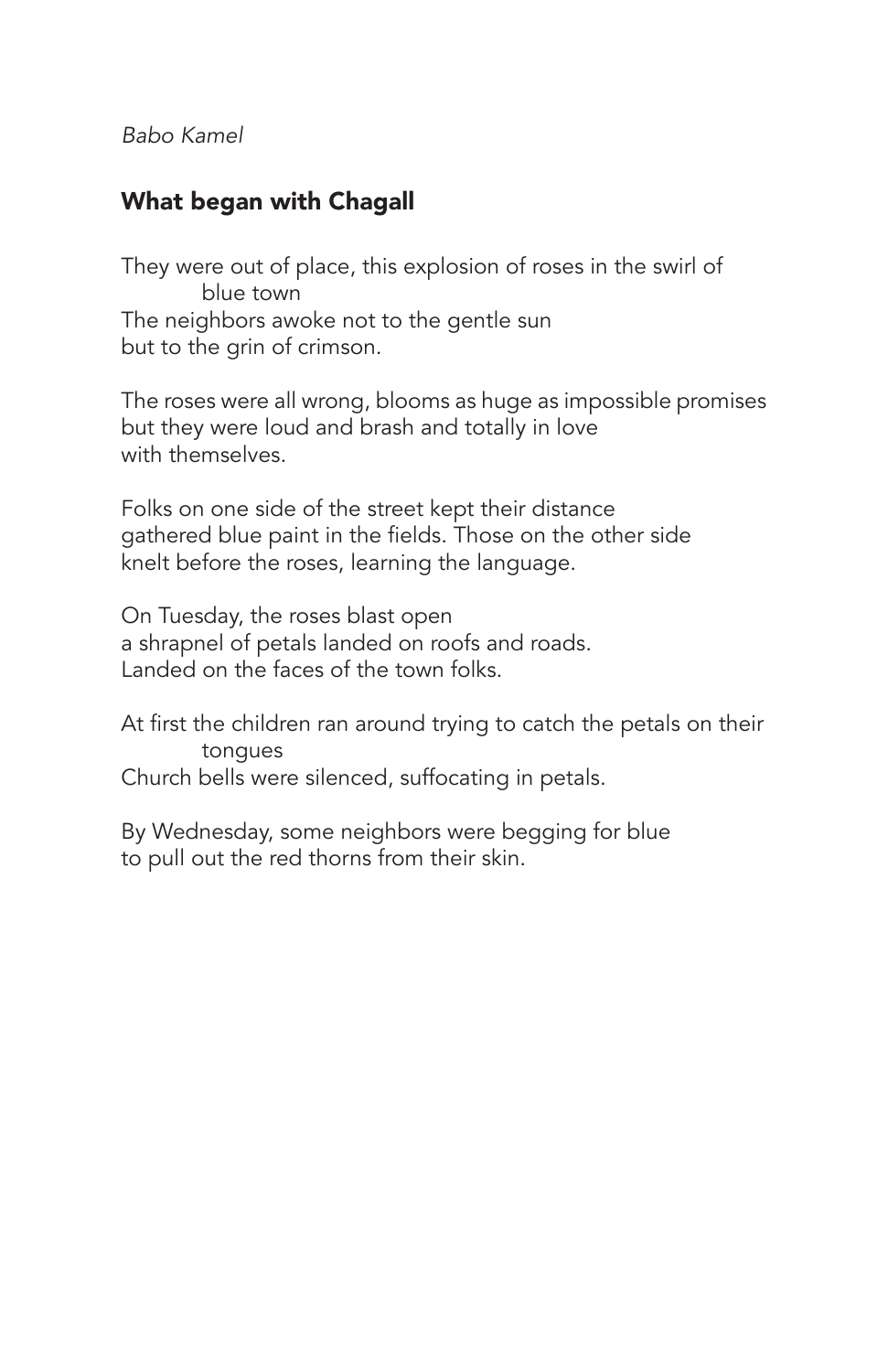*Mary Kasimor*

#### ix

because the wired asylum of my love is intellectual because I bake small cakes made of cardamom the brain feels the taste a folk tale found in a dumpster reveals her tongue she sings like a teal soprano The tongue absorbing love an after longing of a lemon purchased in bleached darkness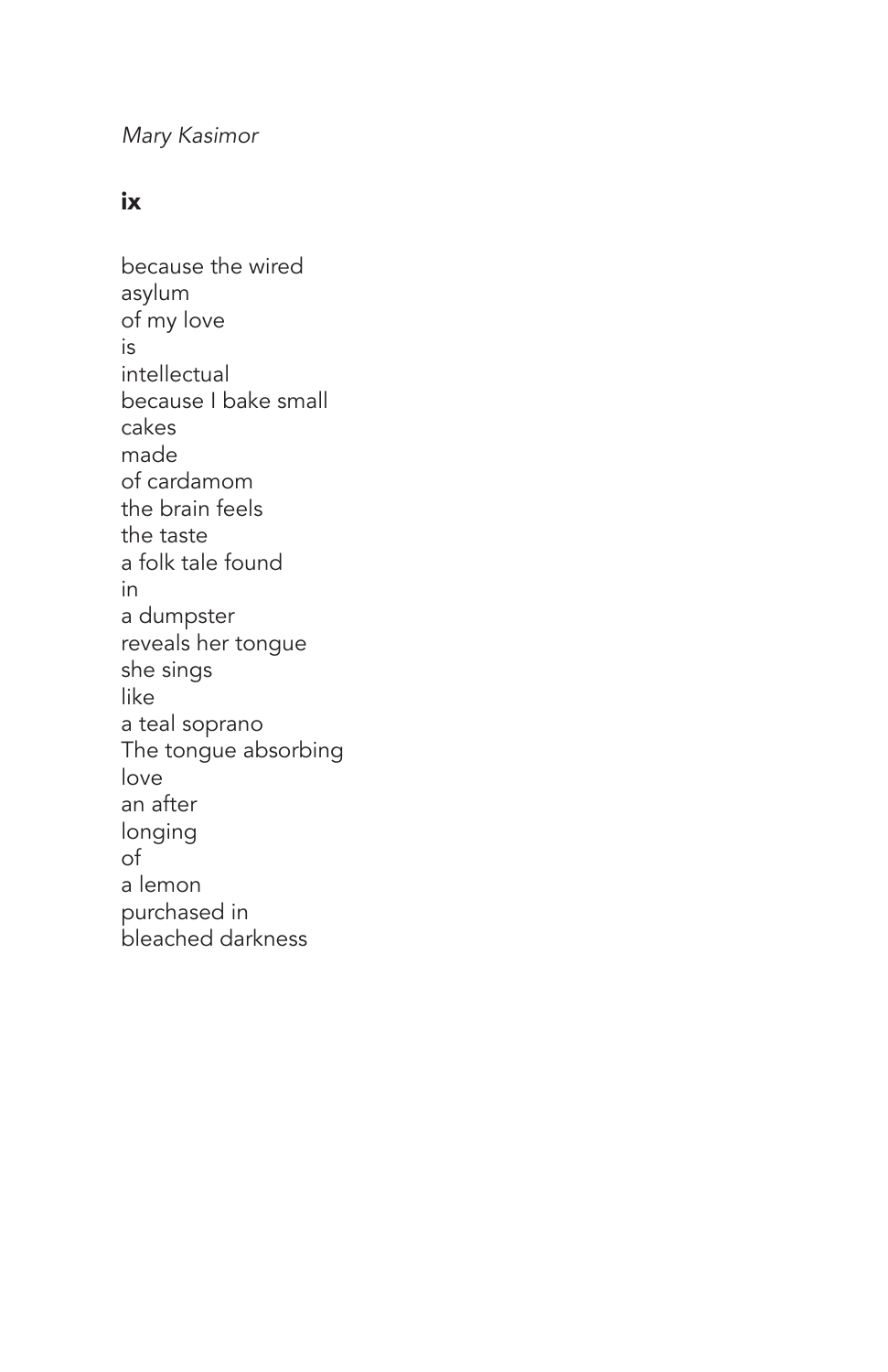*Mary Kasimor*

#### xiii

there was this situation about power the commodity was blood trading veins hollowed us out eating the scabs

cut rate the diamonds drew blood dominating our punctured diameters

we sat in the snow weakened as we leaked out like bleach water

we were the bombs downgraded to gun power we were the victims incinerating our bones

crawled out of our orifices leaked into the sea fish bled sea water an immense ending says we are blood coagulating with nature

coagulating the blood of martyrs in deep freeze sitting out in the snow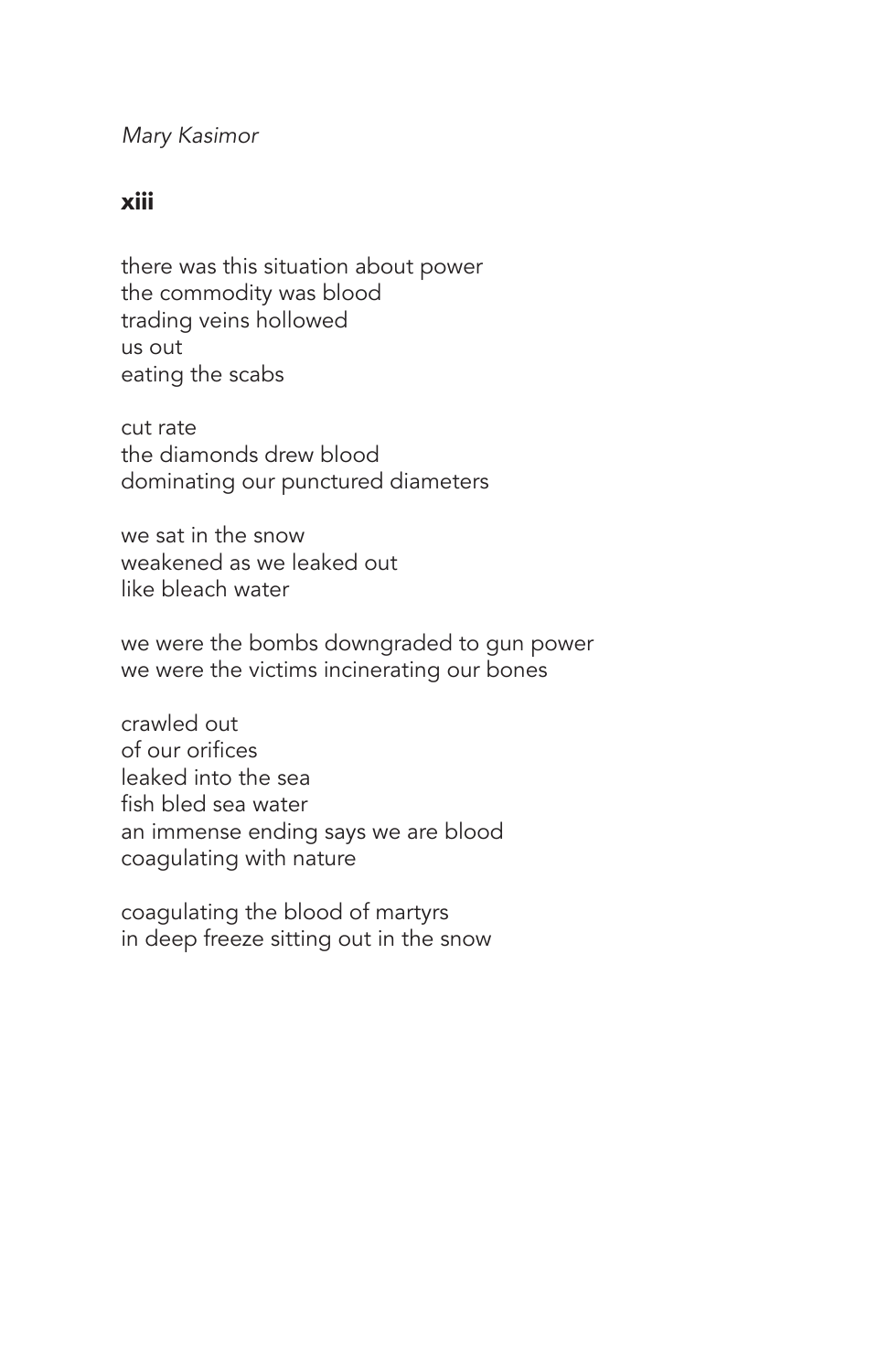*Mercedes Lawry*

#### Low Maintenance

The loose step at the bottom has rotted through, saturated with winter rains. Now propped on bricks, wedged into dirt, not worth repair because the whole damn porch has gone to hell and I'm taking the long view on total collapse. The house is a bucket of wounds and ruin. I'm gambling on which of us goes first. But the tulips are bold this year, all scarlet stripes and blood reds. And the pear tree still fills with milky blooms even though I hacked the branches that were reaching like tentacles toward the wires, averting one more domestic disaster that could have spelled the end, and given the high sign to the wrecking ball.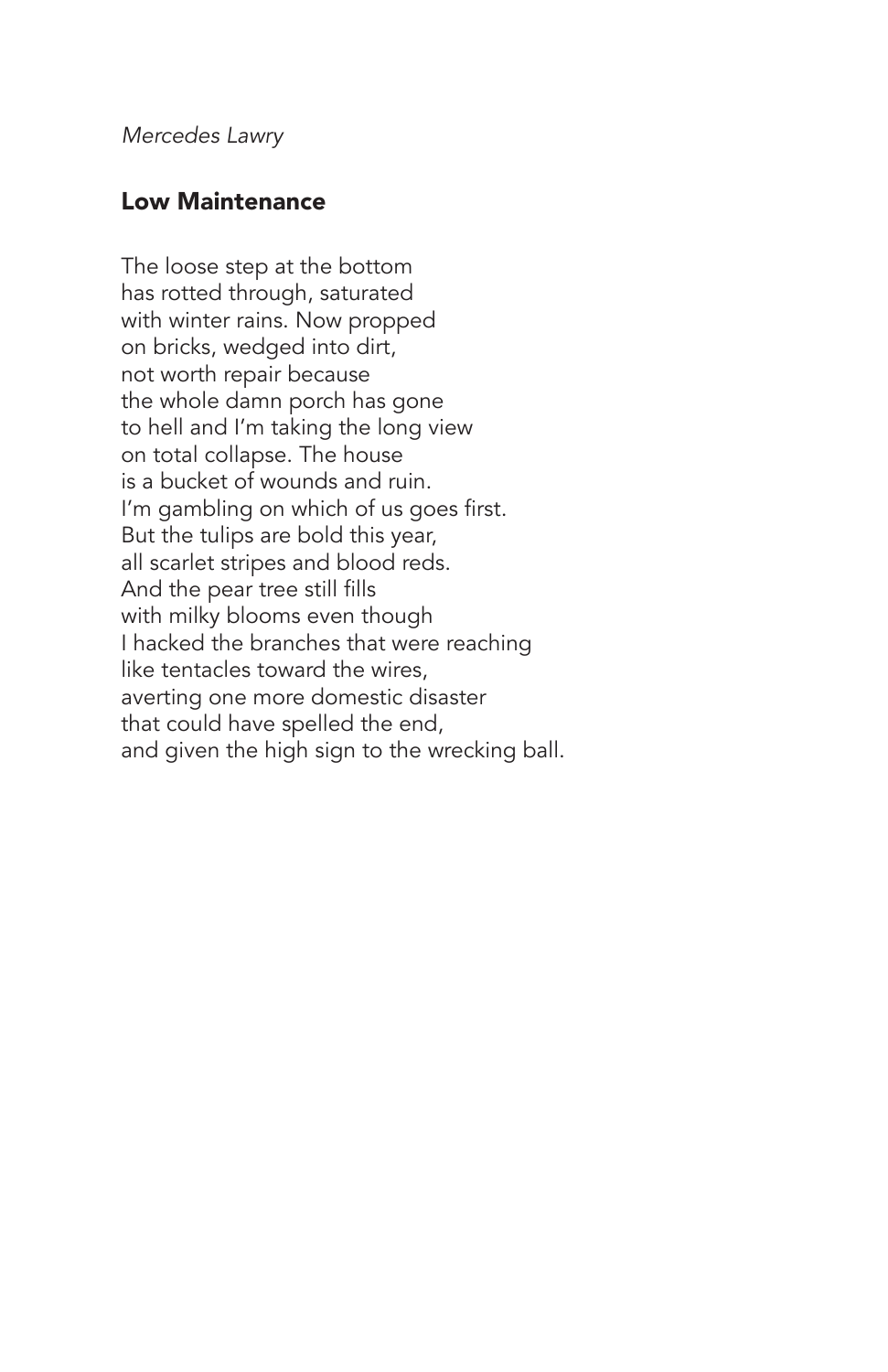*Mercedes Lawry*

#### Muscle Memory

Wasn't the cool shell of my belly a place of sweet repose? Did I dream that? Wasn't there tenderness in the way our feet barely touched in sleep? Time turns odd, stretching like elastic only to snap back, quick, with a sting. I don't know if I'm waiting for dusk or slipping into the seams of the hours. I hold fast to the harbor we once made, muscle and bone entwined, breath rivering our skin. This remains, in the strange ways grief grows old: I felt safe and tethered to the world.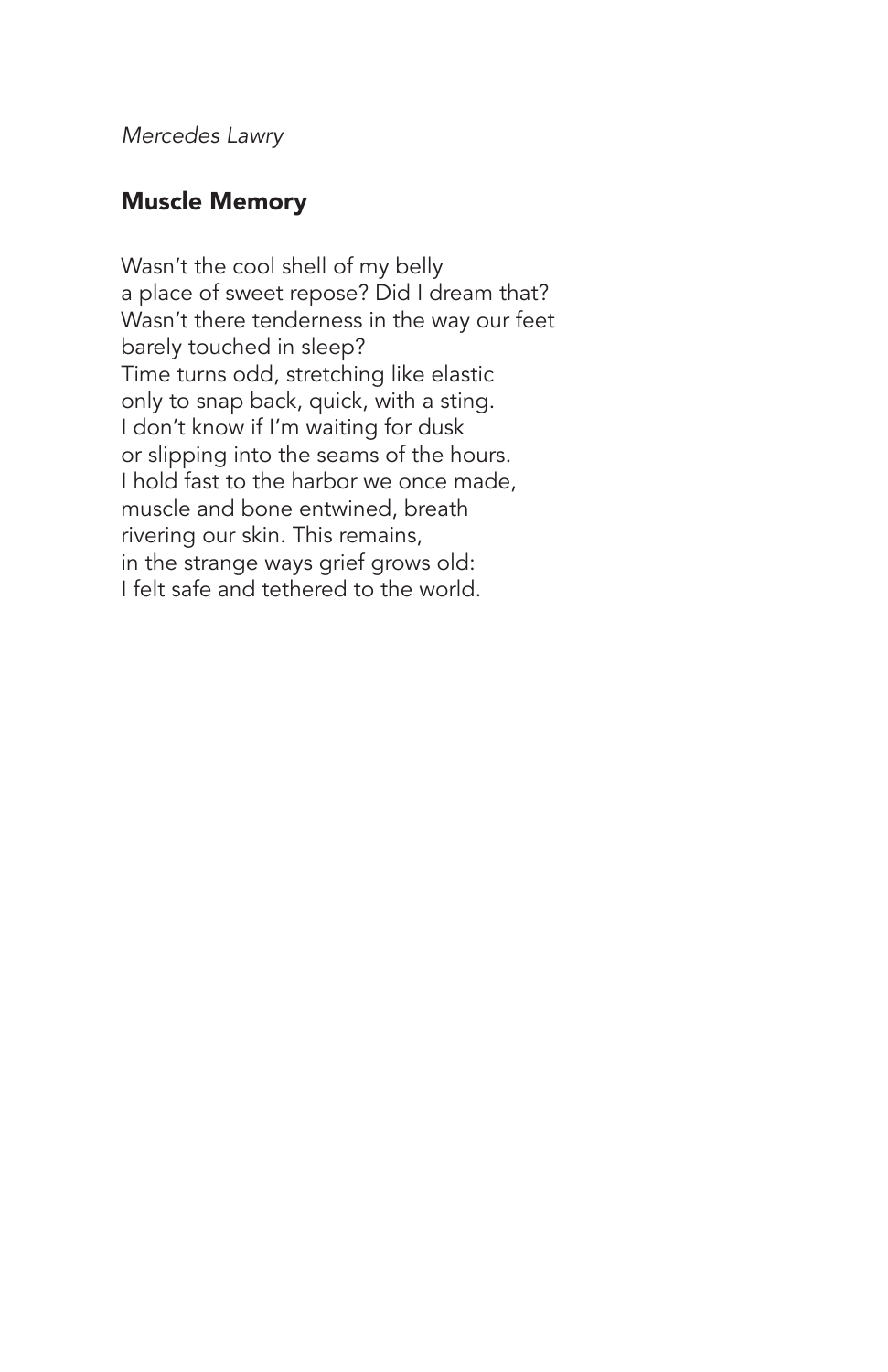*David Murchison*

## Mama Is Coming Home

The pinion over there survived last year's wildfire. The other trees over there burned. They looked like me when I am pissed off and pulling my red hair, and they looked like the cherry on my love's joint right now, inhaling, exhaling, flicking ash into his cupped palm. My love's name is Joseph. He is smiling, staring at the sand beneath our feet in the arroyo right now. I stare at him and squeeze my hands until the knuckles whiten.

My love Joseph is sheriff of this godforsaken town we live in, and I hate to see him high.

"Joseph," I say. "Please don't do it anymore."

And he listens and looks at me, eyes flashing like a lightning bug as he reaches into his pocket for the diamond ring I know he stole from the pawn shop at gun point.

"Mary," he says. "Marry me you bitch."

Oh, how I do love a romantic man with a good vocabulary. I smile and can't help but say, "Joseph, darling, I do."

He only stares at me like a fiery brand ready for action. He inhales, puffing, hugging the joint with his lips, and now rubbing his thumb in his palm, he takes the ash and wipes a cross on my forehead, then he spits the joint into the dry dead brush right here by our feet to start a wildfire like he did last year. The fire that the pinion over there survived.

"Joseph," I say. "Say a prayer. We might not live another day, but don't you worry, mama is coming home."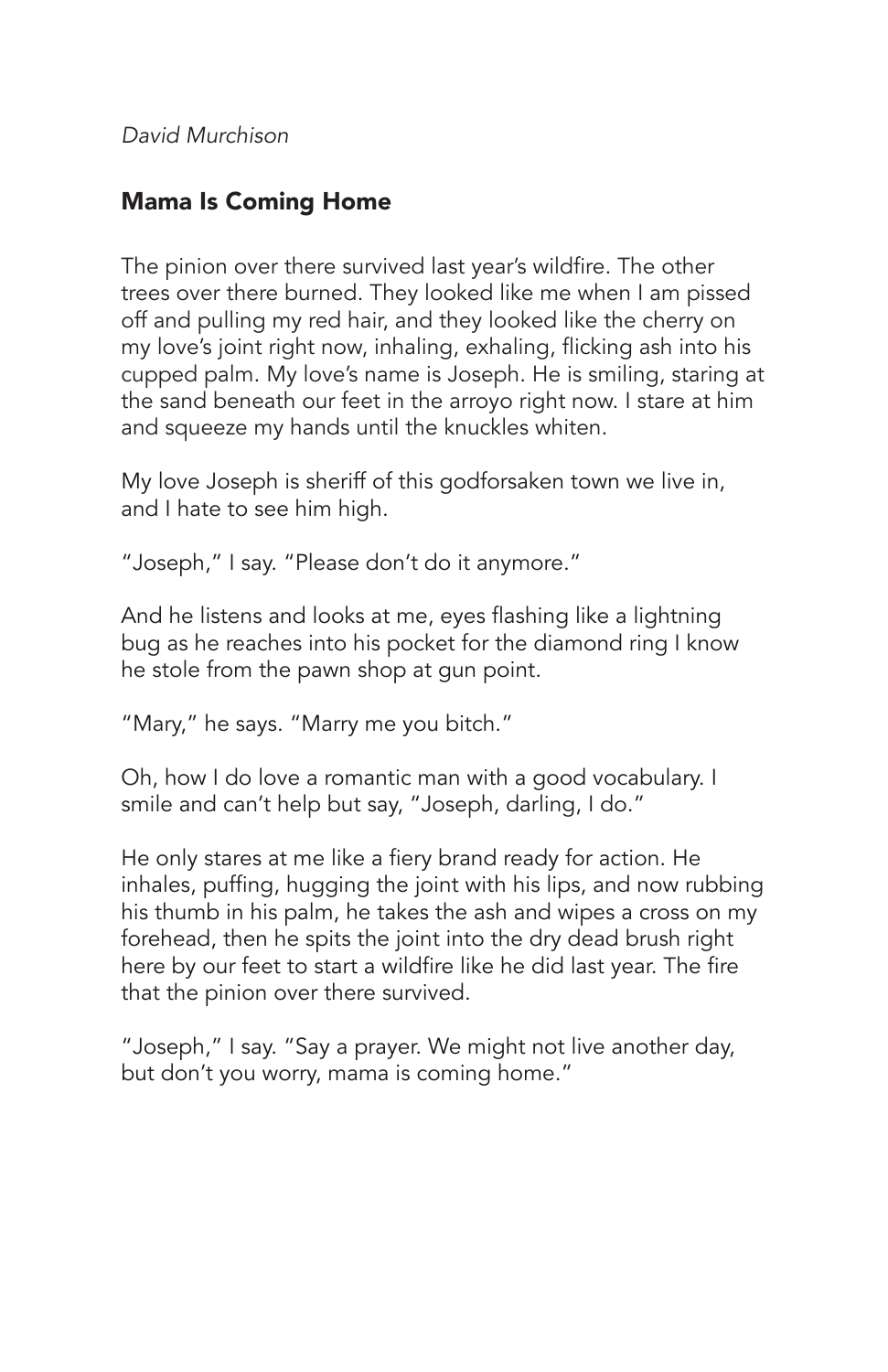*David Murchison*

## What He Doesn't Know

Every morning my husband looks towards the sky from His knees while I shuffle my tarot cards with my cup of Coffee, crossbones and angels, every morning, my husband Prays every morning and I look at the future with x-ray vision, Flashlights and scented candles, he says he loves me every Morning, my husband does, a lock and a skeleton key, but I am Always the one that lifts the crystal ball, tick tock, always— The basketball sized crystal ball my husband gave me for Christmas after delivering his midnight mass, Vinegar on vanilla ice cream— I always squeeze the crystal ball as hard as I can, Two folded hands, vices of faith, I always squeeze until it fits In my palm, track marks, life lines, the crystal ball Becomes the size of a marble, steering wheels, the marble, A prayer, that weighs 72.789 pounds, landing gears, the 72.789 Pound marble my husband always carries into the laundry Room, thank you, to be placed in the washing machine a daily polish, always helping me, loving me, carrying the 72.789 Pound marble softly, distantly, fearfully, like a lie My husband carries the marble into the laundry room Where the Shroud of Turin spreads, covering the ironing board Waiting to wrap the marble and be placed in the washing machine— Change sounds like shattering glass: For the first time The marble rolls off And lands on the floor, exploding, thousands Of shards become rose petals, black and white, Pieces of faith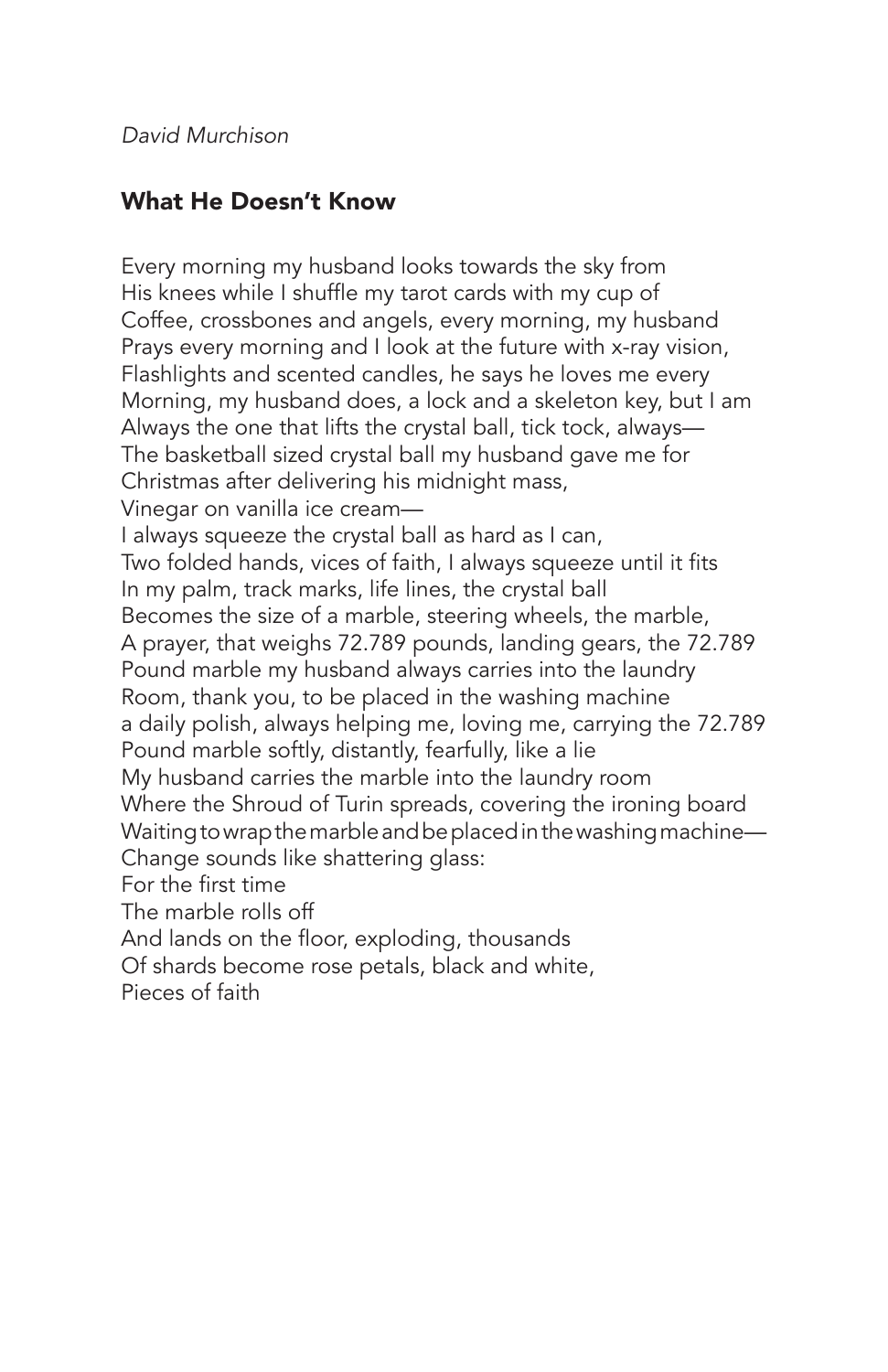*Mae Remme*

### The Brighter the Light, the Darker

I am beautiful, though not in the way you say, but in darkness and a light you've never had. Push these words between your hands:

*I will never be the woman of your dreams.*

I am the woman at the small of your back, the delicate curve that keeps you crawling, that tight hard place you've never tried to flex.

I can bend to break it all, but won't

because you are scared: of stained sheets, of punching cramps, of used tampons. My skin is cruel where it pulls—an angry

scarlet grin frames the crescent of my hip.

Stretch marks whiten into ruts and take blame for the hatred. Scars. From growing, from cutting

a map of myself into myself, coral

reefs, bars of blood, cracked ladder rungs. Now rest the doubt inside. Nothing is extinguished.

Burn it all. I'll keep coming back.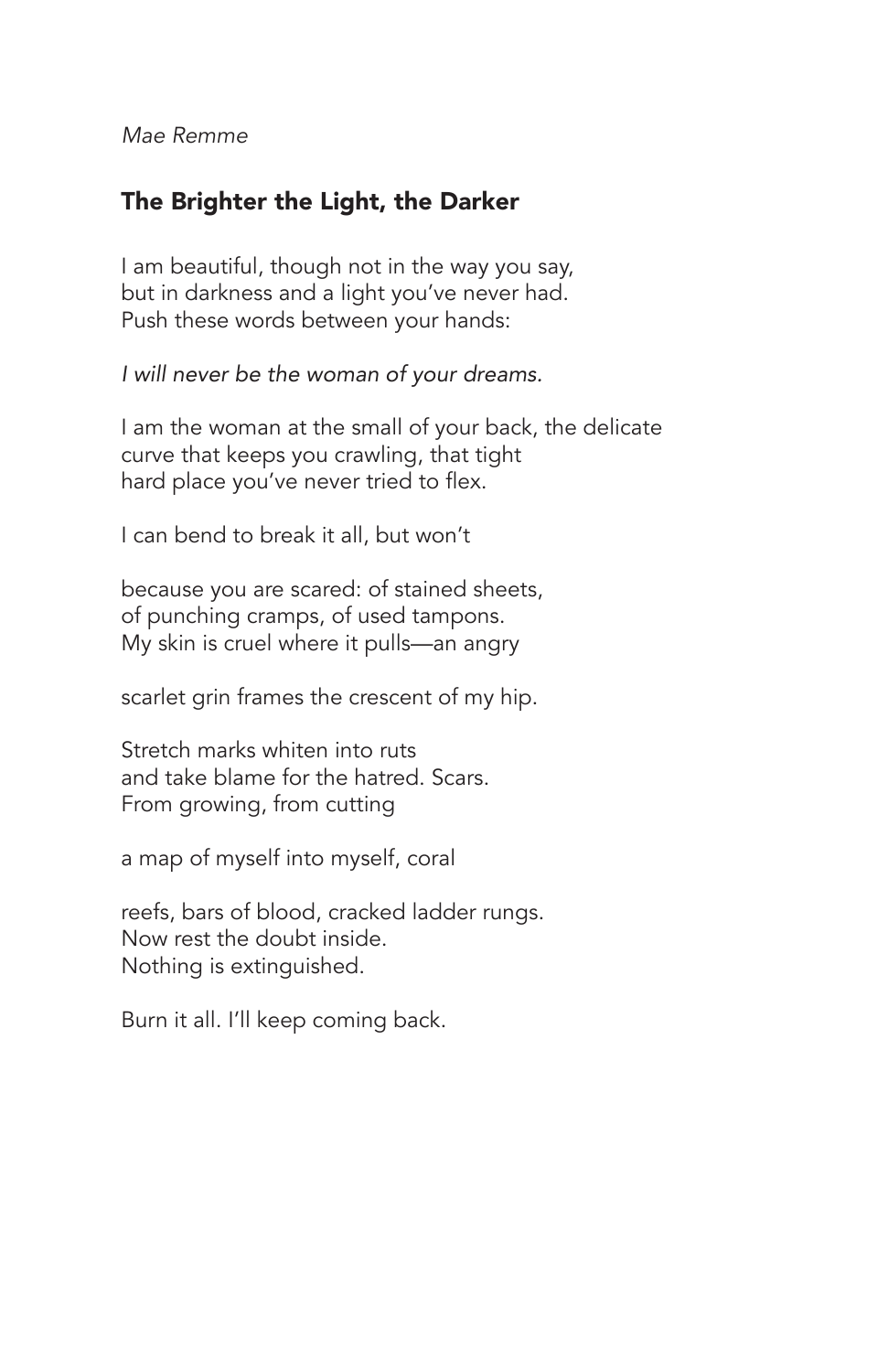*Mae Remme*

#### I Avoid the Homeless

and the goodlooking brothers of exes and coworkers.

I want an obsession deep enough to dip the moon.

I want to slip my bucket into a well, come up with a swarm of bees and drink from the vibrating sting

until my throat throws a new voice, all honey and fire and smoke so thick you'd think it was the good shit.

I want to return to my other self, break the backs of my hands, to beat her into a glittering happiness.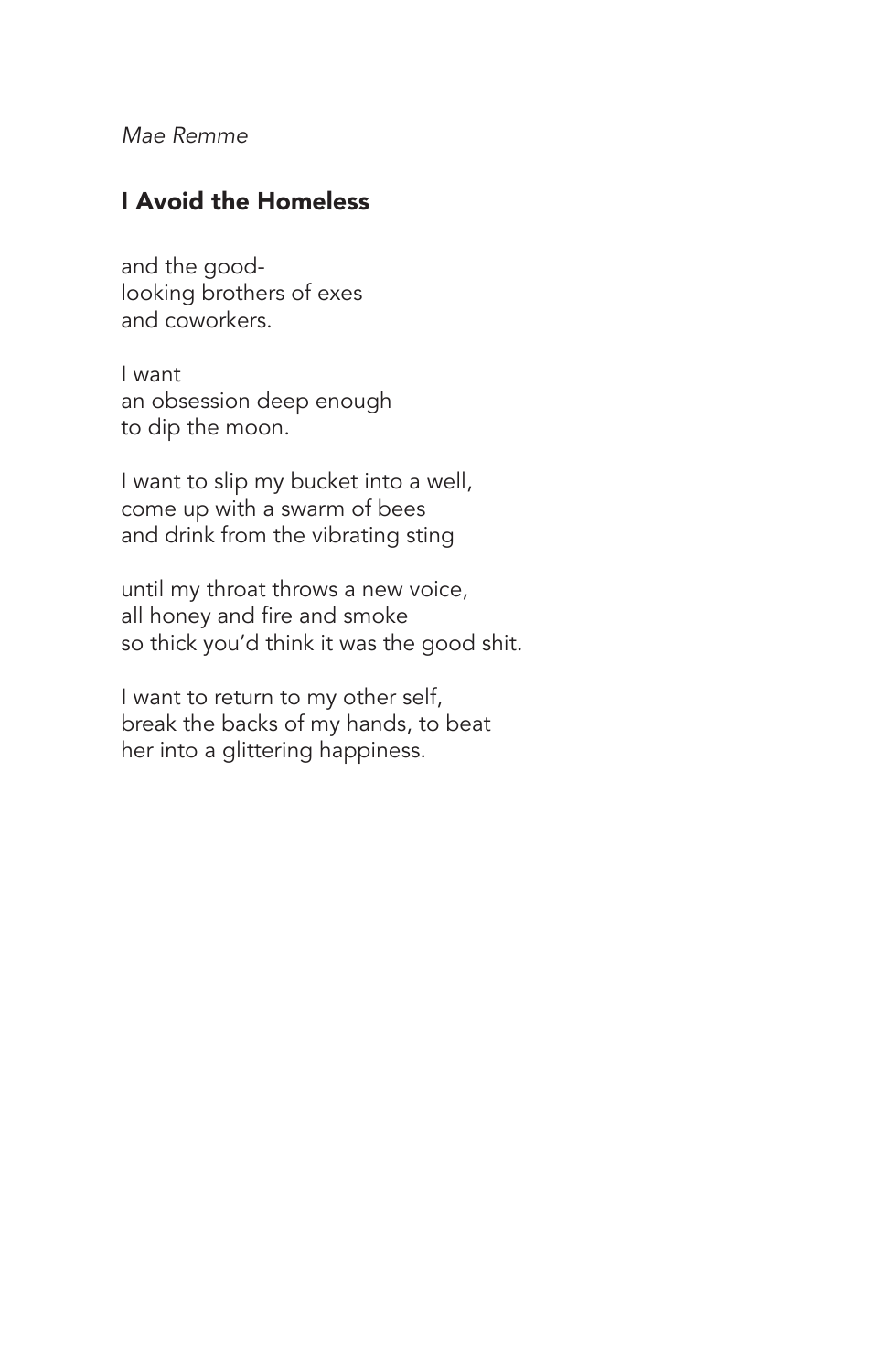*Jeanne Wagner*

## Unreal City

for my mother

*San Francisco*

A dream-city. The right place, seeing her own face in a nightscape's window. A skyscraper's view of the rarified air. The wide desk and swivel chair of success. Grey lapels and phones ringing like prayers to God.

*Sacramento*

A house that was both her home and later, yes, a series of unappeasable rooms. The table set with kitschy red napkins and placemats, where she always felt like a guest. Every conversation, a scene staged without a part for her to play.

Afternoons she'd drive downtown in her Nixon-cloth-coat and high-heel shoes, a pretty new hat, though it was summer and 100 degrees. I used to work in the City, she'd say to the clerk, who'd smile, thinking This is a city too.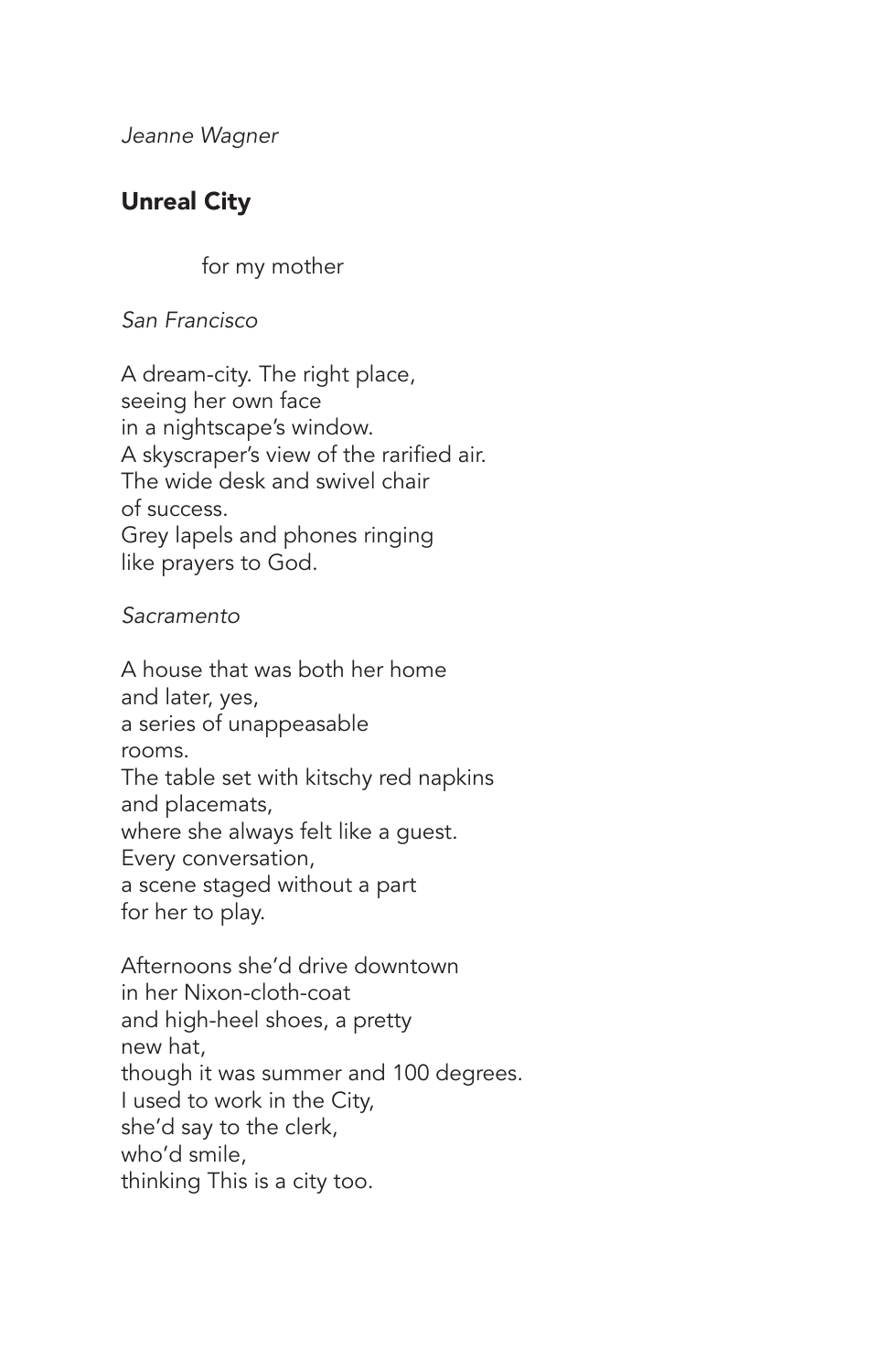*Jeanne Wagner*

## Ella Fitzgerald Sings the Cole Porter Songbook

One theory has it that song was the beginning of speech, and I'd like to believe it, because the first time I listened to Ella I was thirteen. I could hear my brother in the next room making the sounds of pain and thwarted longing mixed together, just like Ella singing the words of Cole, and I knew it was the cry the body makes trying to free itself from that dumb-show of joy and loss we called the soul.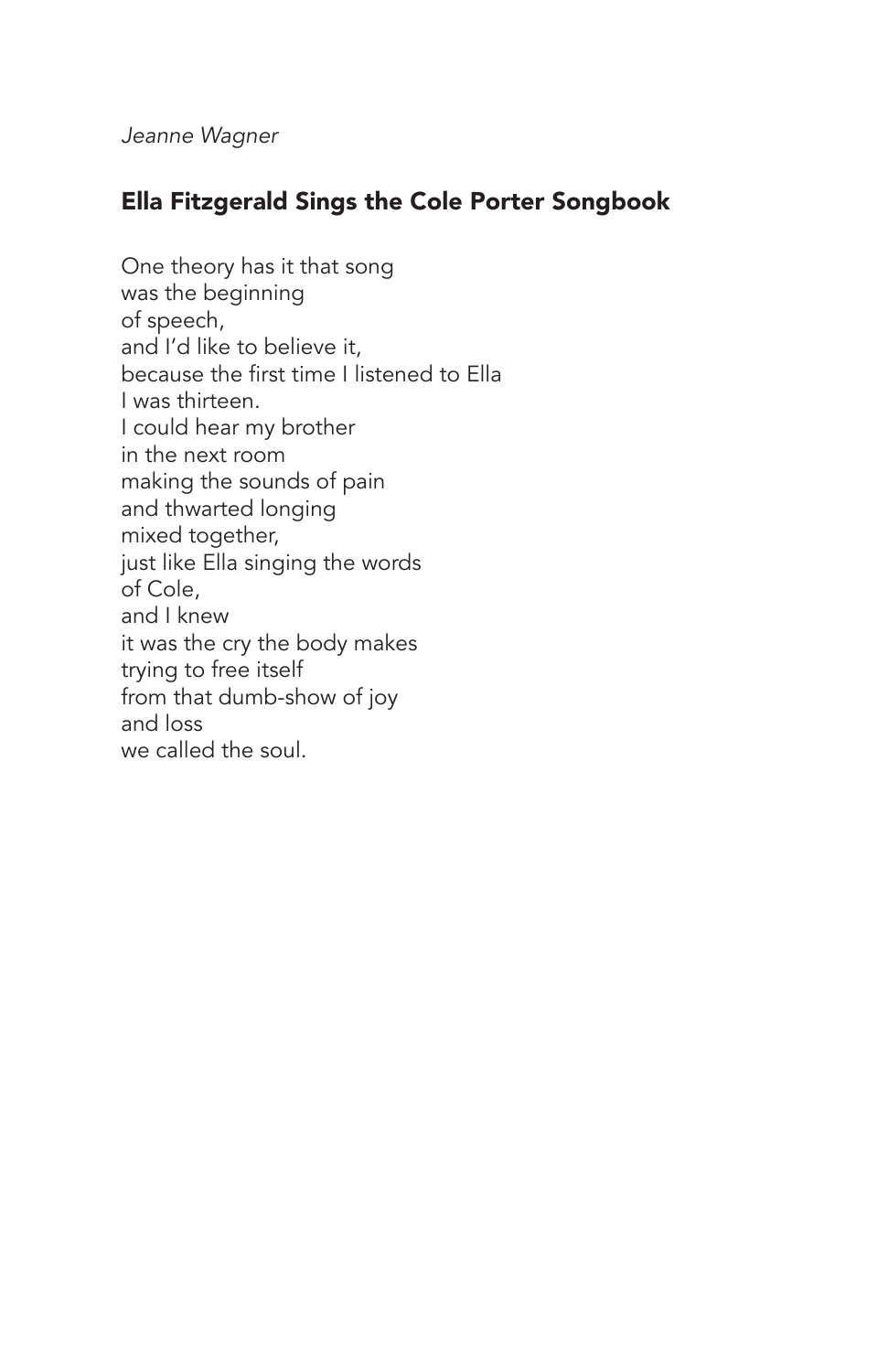*William Walsh*

## Good Vibrations: Villa Park, 1975

She was the kind of girl you only read about or dreamed of in a song—*I don't know where but she sends me there* summed up my feelings for Cathy Bertellotti, and because she loved The Beach Boys, I bought *Endless Summer* at *Sam Nash,* trudging home in a slosh of snow, my black boots iced over and heavy.

If any girl was perfect, it was her, and if she had only known our connection, she might have fallen in love with me. Somehow, The Beach Boys brought her closer, the stadium wind whipping around her brown hair, eyes so sparkling crisp, it was like I could see into the future.

I was in love with her that first winter, and she was in love with my older brother, who liked her hip-hugger bell-bottoms snuggling the bow of her hips, and as the weather warmed to spring, his arm wrapped around her waist, fingers sliding through her belt loop, locking on.

In the street,

someone fouled off a baseball at first dusk, bouncing off a work truck, into a side yard

where my brother and Cathy sat in the bushes, making out against the cool bricks.

I stared at her unfaithfulness, angry

that she would do this to me when what I wanted was her to watch me become a great baseball star.

A few weeks later, Cathy moved on to another boy. My brother and I started a rock band.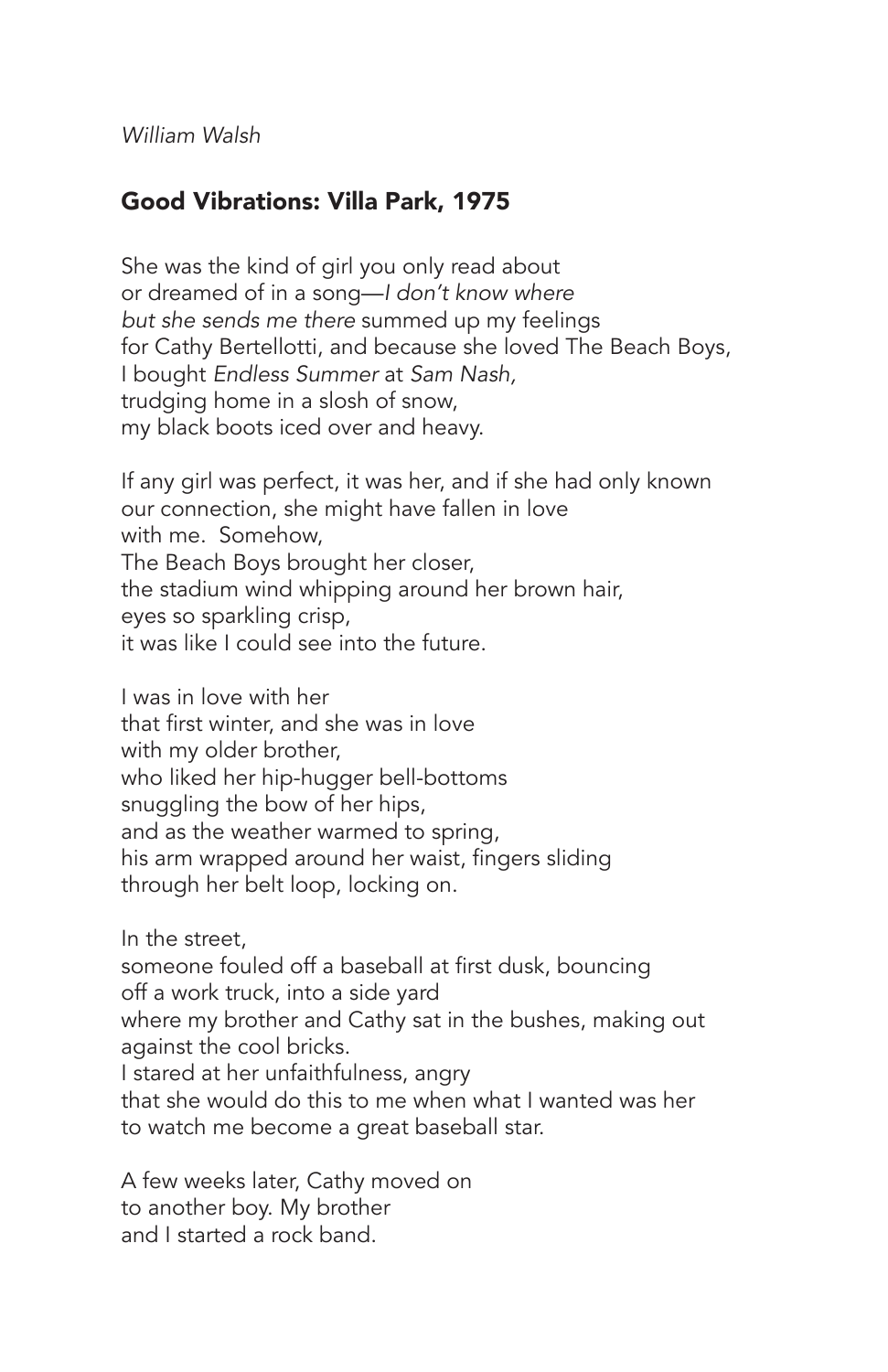There will always be a heartbreak song pounding in my head, a tune on some California beach I've never been to: blonde surfers, bikinis and towels spread open, Coke bottles being popped and guzzled down a burning throat, where a dog can run wildly in the surf, and kids will scream in the crashing waves.

Up and down the shore, toes will wiggle in the sand and feet will slowly tap the beat from a transistor radio. Some boys will play *Frisbee,* some will toss a football, and there will be a girl there's always a girl lying under an umbrella, like Cathy, beautiful and oiled, Ray-Bans hiding her eyes as she follows the boys covertly, completely ignoring them.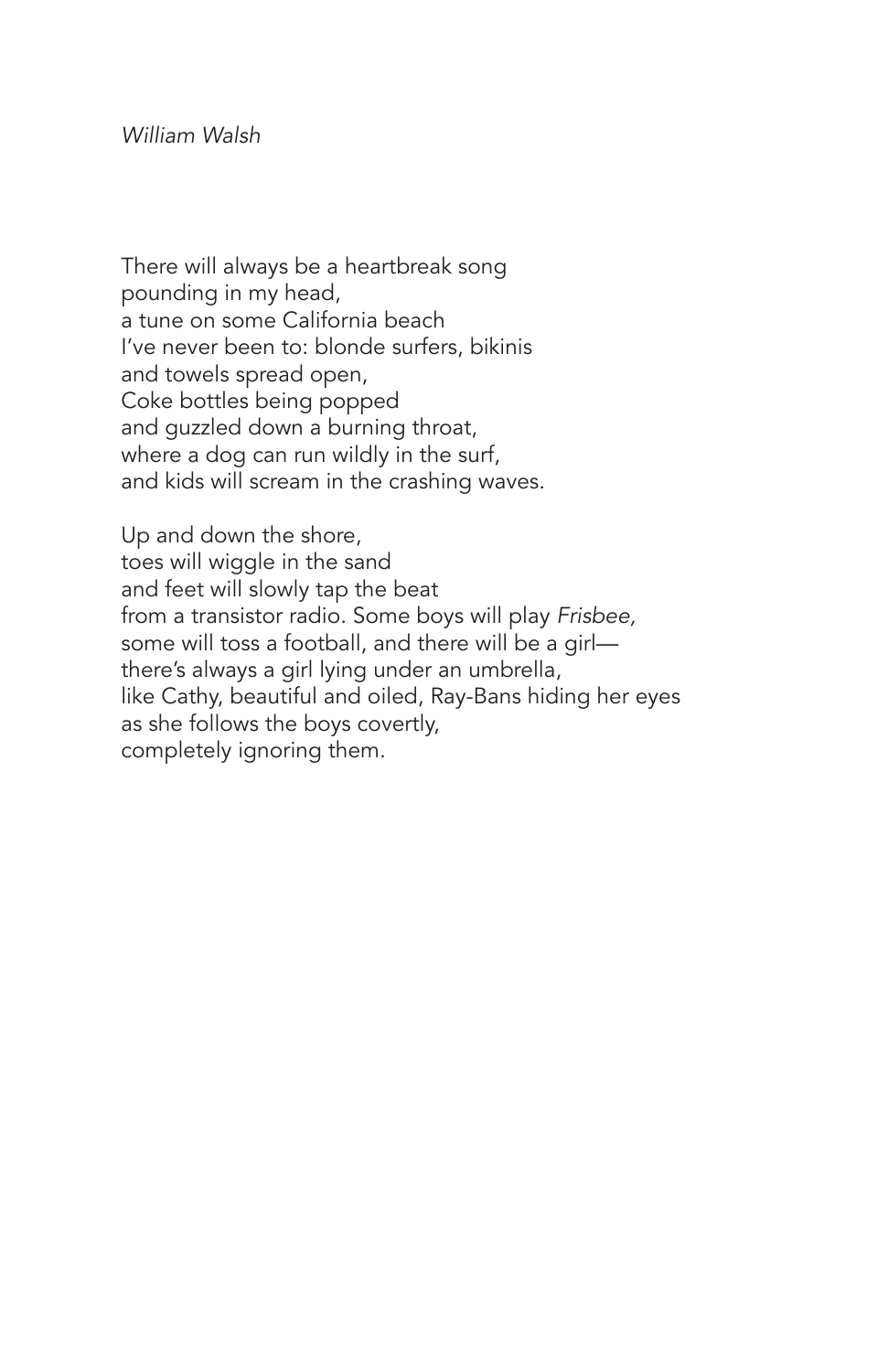*The 2River View,* 21.2 (Winter 2017)

## **Contributors**

Ayla Fudala graduated in May 2016 from the University of Pennsylvania with majors in Environmental Studies and English. She has taught creative writing, worked at Penn's Kelly Writers House, and edited for *Symbiosis Magazine.*

Paulette Guerin is building a tiny cabin in Arkansa and blogging about it at pauletteguerinbane.wordpress.com. Her poetry has appeared in *Glassworks, Main Street Rag, Stonecoast Review,* and elsewhere. Her chapbook is *Polishing Silver.*

Kathryn Jacobs is editor of *The Road Not Taken* and a professor at Texas A & M—Commerce. *Wedge Elephant* was published last year by Karen Kelsay Press. Other poems have appeared in *Measure, Mezzo Cammin,* and elsewhere.

Babo Kamel is a winner of *Lilith Magazine's* Charlotte Newberger Poetry Prize. Her poems have appeared in *Alligator Juniper, The Greensboro Review, Juniper,* and *Rust + Moth,* and

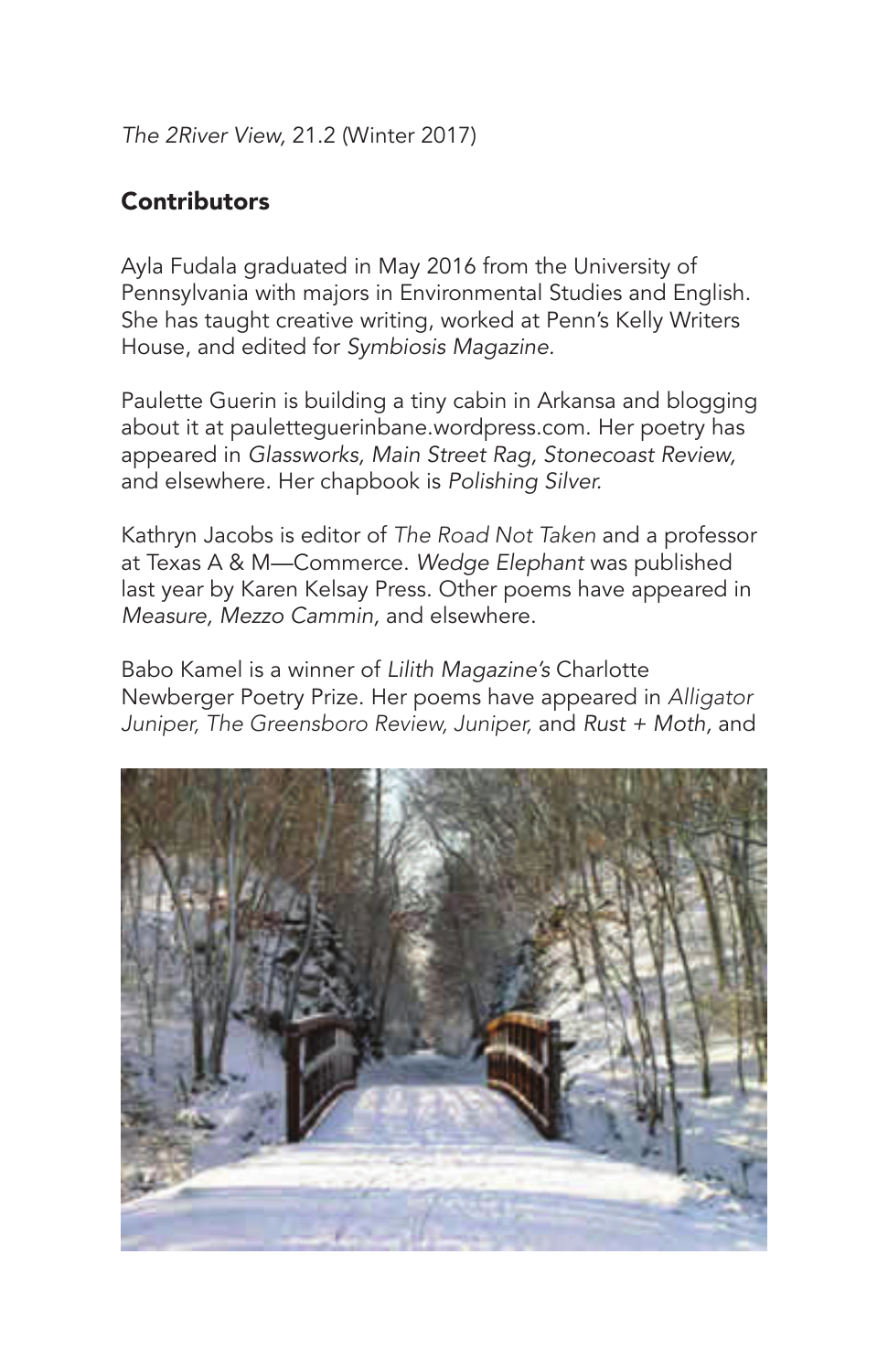other poems are forthcoming in *Painted Pride Quarterly.*

Mary Kasimor has work in *Big Bridge, Glasgow Review of Books, Nerve Lantern, 3 AM, Touch the Donkey, Yew Journal,* and *Otoliths.* Her recent poetry collections are The Landfill Dancers (BlazeVox Books 2014) and *Saint Pink* (Moria Books 2015).

Mercedes Lawry has published poetry in such journals as *Natural Bridge, Nimrod, Poetry,* and *Prairie Schooner.* She has also published two chapbooks, most recently *Happy Darkness,* short fiction, essays, and stories and poems for children.

David Murchison has an MFA in Creative Writing from The University of Arizona and an MA in Counseling Psychology from St. Mary's College of California. He now teaches creative writing to at-risk youths, juvenile delinquents, and adult inmates.

Mae Remme earned her MFA from the University of Alaska-- Anchorage in 2015. Her work has recently appeared in *Tethered by Letters* and *Word Riot.* She lives at the end of the Sterling Highway with her friends and family in Alaska.

Lee Robison lives west of Paradise, Montana, with his wife and cat. His poems have appeared in *Dialogue: A Journal of Mormon Thought, Owen Rister Review, Plains Poetry Journal,* and San Fernando *Poetry Review.*

Jeanne Wagner is the winner of the 2016 Sow's Ear Chapbook Prize. Other poems appear in *Alaska Quarterly, The Cincinnati Review, Hayden's Ferry, Shenandoah,* and *Southern Review.* She is on the editorial board of the *California Quarterly.*

William Walsh teaches in the MFA program at Reinhardt University. His most recent collection of poems is *Lost in the White Ruins.* His work has appeared in *AWP Chronicle, The Georgia Review, The Kenyon Review, Michigan Quarterly Review, North American Review,* and elsewhere.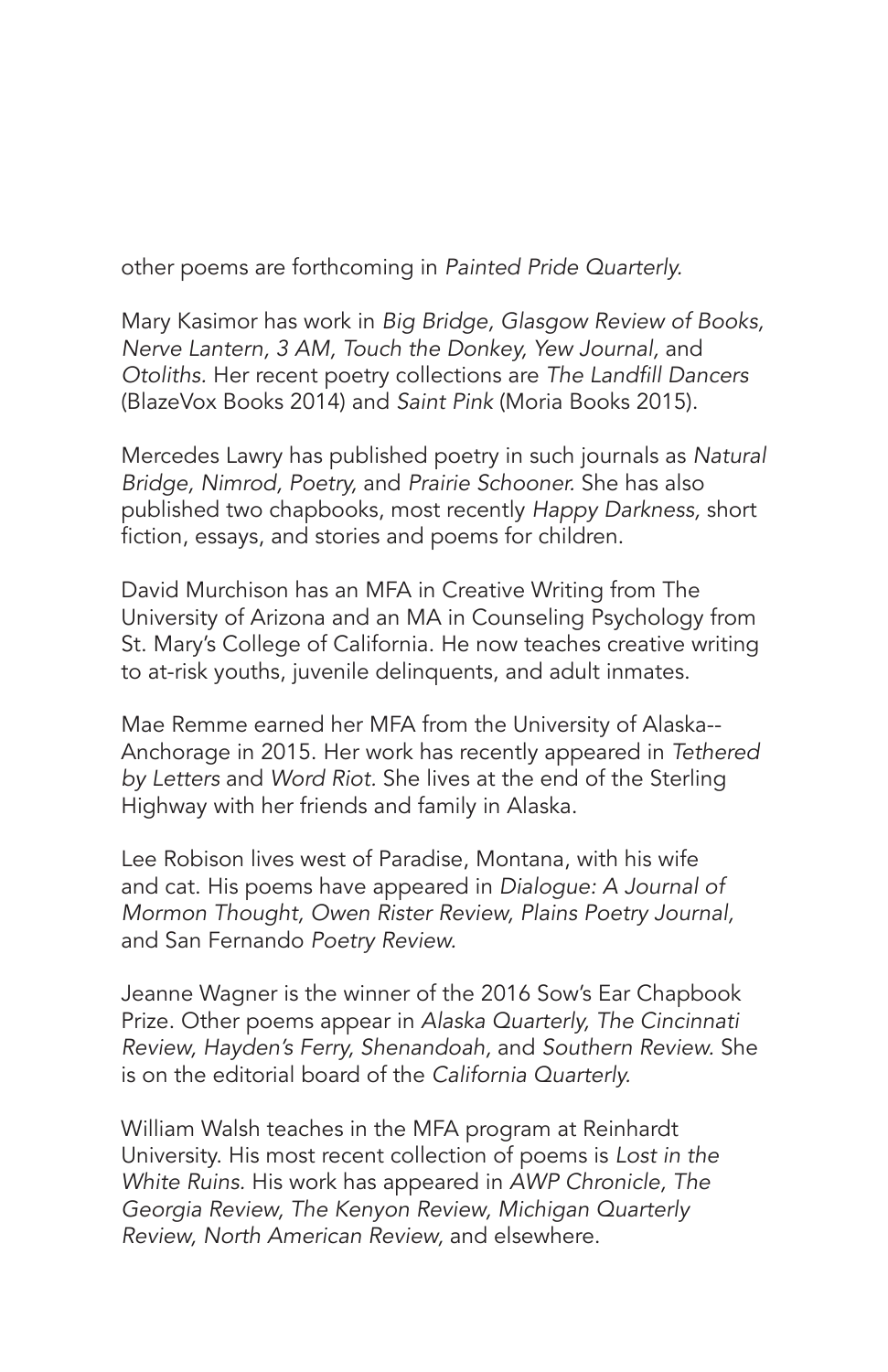*The 2River View,* 21.2 (Winter 2017)

## About 2River

Since 1996, 2River has been a site of poetry and art, quarterly publishing *The 2River View* and occasionally publishing individual authors in the 2River Chapbook Series. 2River is also the home of Muddy Bank, the 2River blog.

Richard Long 2River

ISSN 1536-2086 www.2River.org www.muddybank.org www.facebook.com/2RiverPoetry 2river.tumblr.com twitter.com/2weetRiver (@2weetRiver)